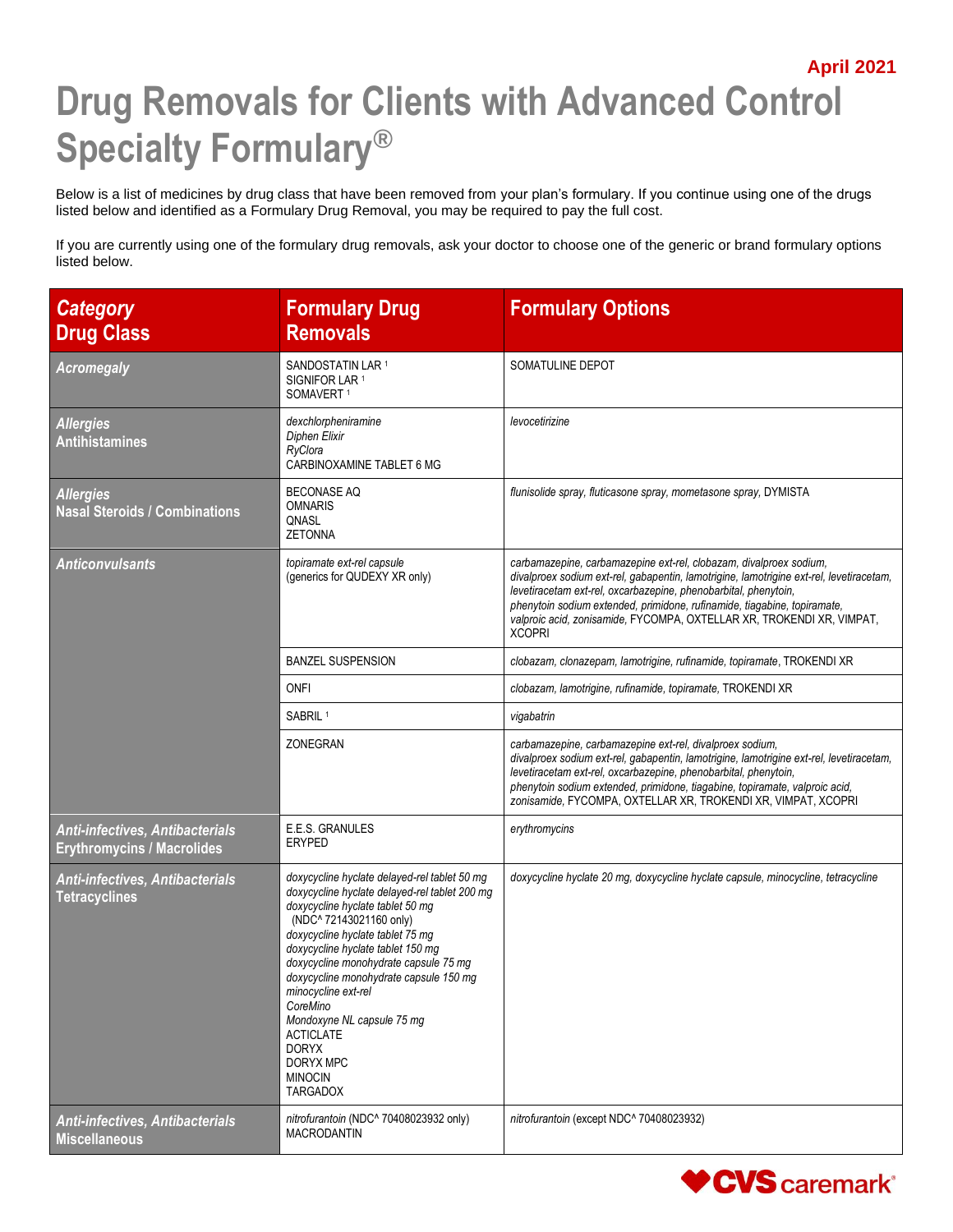| <b>Category</b><br><b>Drug Class</b>                                                                                        | <b>Formulary Drug</b><br><b>Removals</b>                                                          | <b>Formulary Options</b>                                                                                                                                                   |
|-----------------------------------------------------------------------------------------------------------------------------|---------------------------------------------------------------------------------------------------|----------------------------------------------------------------------------------------------------------------------------------------------------------------------------|
| <b>Anti-infectives, Antifungals</b>                                                                                         | flucytosine capsule 500 mg                                                                        | fluconazole                                                                                                                                                                |
|                                                                                                                             | posaconazole delayed-rel tablet                                                                   | fluconazole, itraconazole                                                                                                                                                  |
| <b>Anti-infectives, Antivirals</b><br>Cytomegalovirus*                                                                      | <b>VALCYTE</b>                                                                                    | valganciclovir                                                                                                                                                             |
| Anti-infectives, Antivirals<br>Hepatitis B <sup>*</sup>                                                                     | <b>BARACLUDE TABLET 1</b><br>EPIVIR HBV <sup>1</sup><br>HEPSERA <sup>1</sup>                      | entecavir, lamivudine, tenofovir disoproxil fumarate, BARACLUDE SOLUTION,<br>VEMLIDY                                                                                       |
| <b>Anti-infectives, Antivirals</b>                                                                                          | MAVYRET <sup>1</sup>                                                                              | EPCLUSA (genotypes 1, 2, 3, 4, 5, 6), HARVONI (genotypes 1, 4, 5, 6), VOSEVI <sup>2</sup>                                                                                  |
| <b>Hepatitis C*</b>                                                                                                         | <b>VIEKIRA PAK1</b><br>ZEPATIER <sup>1</sup>                                                      | EPCLUSA (genotypes 1, 2, 3, 4, 5, 6), HARVONI (genotypes 1, 4, 5, 6)                                                                                                       |
| <b>Anti-infectives, Antivirals</b><br>Herpes*                                                                               | acyclovir cream<br><b>VALTREX</b>                                                                 | acyclovir capsule, acyclovir tablet, valacyclovir                                                                                                                          |
| <b>Anti-infectives, Antivirals</b><br><b>HIV</b>                                                                            | COMPLERA <sup>1</sup><br>STRIBILD <sup>1</sup>                                                    | efavirenz-emtricitabine-tenofovir disoproxil fumarate,<br>efavirenz-lamivudine-tenofovir disoproxil fumarate, BIKTARVY, DOVATO,<br>GENVOYA, ODEFSEY, SYMTUZA, TRIUMEQ      |
| <b>Anti-infectives</b><br><b>Miscellaneous</b>                                                                              | <b>DARAPRIM</b>                                                                                   | pyrimethamine                                                                                                                                                              |
| <b>Antiobesity</b>                                                                                                          | <b>CONTRAVE</b><br>QSYMIA                                                                         | <b>SAXENDA</b>                                                                                                                                                             |
| Anxiety*<br><b>Benzodiazepines</b>                                                                                          | <b>XANAX</b><br><b>XANAX XR</b>                                                                   | alprazolam, clonazepam, diazepam, lorazepam, oxazepam                                                                                                                      |
| Asthma *<br><b>Beta Agonists, Short-Acting</b>                                                                              | PROAIR HFA<br>PROAIR RESPICLICK<br>PROVENTIL HFA<br><b>VENTOLIN HFA</b><br><b>XOPENEX HFA</b>     | albuterol sulfate CFC-free aerosol, levalbuterol tartrate CFC-free aerosol                                                                                                 |
| Asthma *<br><b>Leukotriene Modulators</b>                                                                                   | zileuton ext-rel<br><b>SINGULAIR</b>                                                              | montelukast, zafirlukast                                                                                                                                                   |
| Asthma *<br><b>Steroid Inhalants</b>                                                                                        | <b>ALVESCO</b><br><b>ASMANEX</b><br><b>ASMANEX HFA</b>                                            | ARNUITY ELLIPTA, FLOVENT DISKUS, FLOVENT HFA,<br>PULMICORT FLEXHALER, QVAR REDIHALER                                                                                       |
| <b>Asthma * or Chronic Obstructive</b><br>Pulmonary Disease (COPD)*<br><b>Steroid / Beta Agonist</b><br><b>Combinations</b> | <b>DULERA</b>                                                                                     | ADVAIR DISKUS, ADVAIR HFA <sup>†</sup> , BREO ELLIPTA <sup>†</sup> , SYMBICORT                                                                                             |
| <b>Attention Deficit Hyperactivity</b><br>Disorder *                                                                        | ADDERALL<br><b>EVEKEO</b>                                                                         | amphetamine-dextroamphetamine mixed salts, methylphenidate                                                                                                                 |
|                                                                                                                             | <b>ADZENYS ER</b><br>ADZENYS XR-ODT<br><b>APTENSIO XR</b><br><b>DAYTRANA</b><br><b>FOCALIN XR</b> | amphetamine-dextroamphetamine mixed salts ext-rel +, dexmethylphenidate ext-rel,<br>methylphenidate ext-rel +, MYDAYIS, VYVANSE                                            |
|                                                                                                                             | <b>INTUNIV</b>                                                                                    | amphetamine-dextroamphetamine mixed salts ext-rel +, atomoxetine,<br>dexmethylphenidate ext-rel, guanfacine ext-rel, methylphenidate ext-rel +, MYDAYIS,<br><b>VYVANSE</b> |

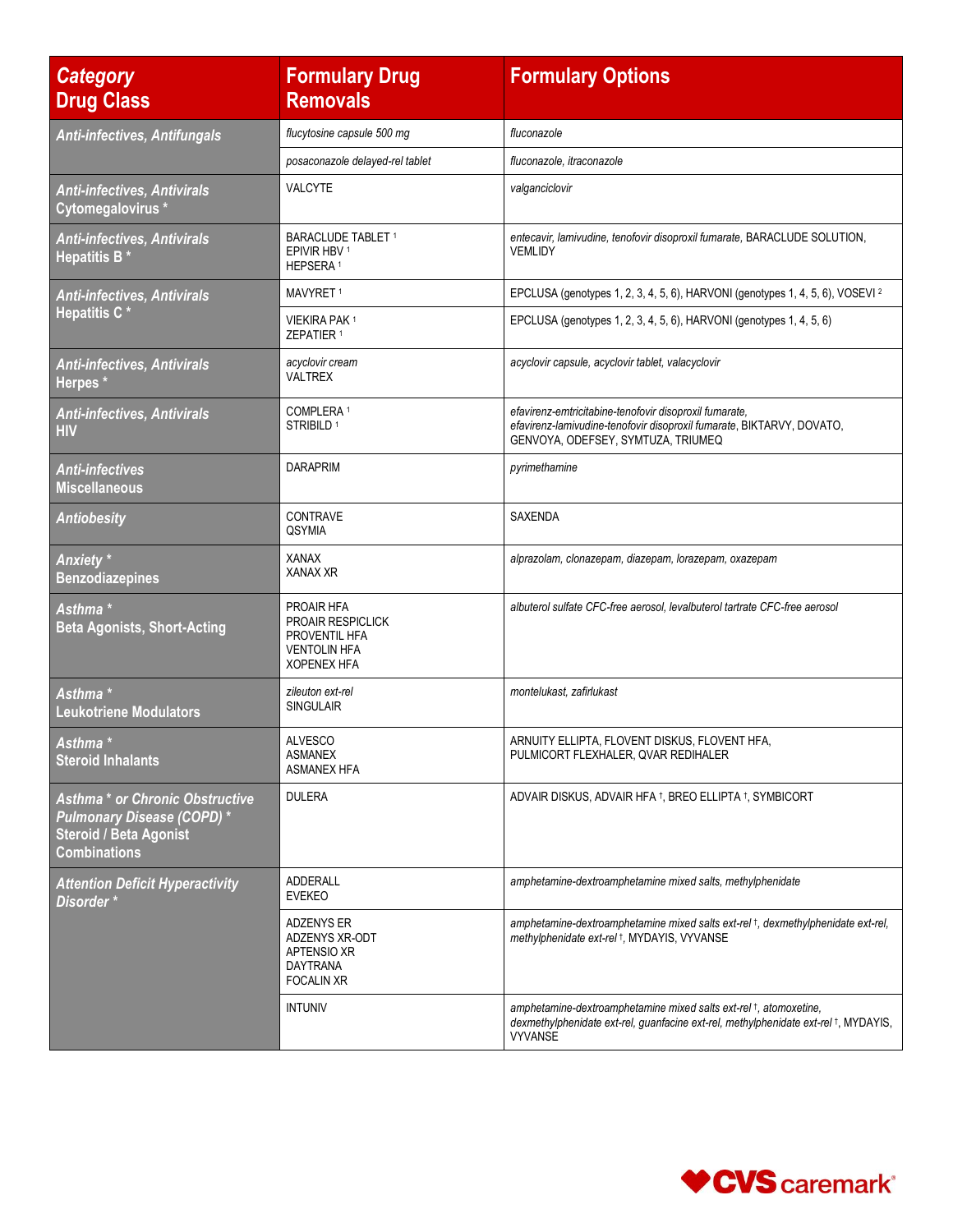| <b>Category</b><br><b>Drug Class</b>                                                           | <b>Formulary Drug</b><br><b>Removals</b>                                                                                                                                                                                                             | <b>Formulary Options</b>                                                                         |
|------------------------------------------------------------------------------------------------|------------------------------------------------------------------------------------------------------------------------------------------------------------------------------------------------------------------------------------------------------|--------------------------------------------------------------------------------------------------|
| <b>Autoimmune Agents</b><br><b>Physician-Administered Agents</b>                               | ACTEMRA INTRAVENOUS <sup>1</sup><br>ORENCIA INTRAVENOUS <sup>1</sup>                                                                                                                                                                                 | REMICADE, SIMPONI ARIA                                                                           |
|                                                                                                | AVSOLA <sup>1</sup><br>CIMZIA LYOPHILIZED POWDER 1<br><b>INFLECTRA 1</b><br>RENFLEXIS <sup>1</sup>                                                                                                                                                   | REMICADE, SIMPONI ARIA, STELARA INTRAVENOUS                                                      |
|                                                                                                | ENTYVIO (For Crohn's Disease Only) 1                                                                                                                                                                                                                 | REMICADE, STELARA INTRAVENOUS                                                                    |
|                                                                                                | ILUMYA <sup>1</sup>                                                                                                                                                                                                                                  | <b>REMICADE</b>                                                                                  |
| <b>Autoimmune Agents</b><br><b>Self-Administered Agents</b><br><b>Ankylosing Spondylitis *</b> | CIMZIA PREFILLED SYRINGE 1<br>SIMPONI <sup>1</sup><br>TALTZ <sup>1</sup>                                                                                                                                                                             | COSENTYX, ENBREL, HUMIRA                                                                         |
| <b>Autoimmune Agents</b>                                                                       | CIMZIA PREFILLED SYRINGE 1                                                                                                                                                                                                                           | HUMIRA, STELARA SUBCUTANEOUS #                                                                   |
| <b>Self-Administered Agents</b><br><b>Crohn's Disease *</b>                                    |                                                                                                                                                                                                                                                      | # After failure of HUMIRA                                                                        |
| <b>Autoimmune Agents</b><br><b>Self-Administered Agents</b><br>Psoriasis <sup>*</sup>          | CIMZIA PREFILLED SYRINGE <sup>1</sup><br>COSENTYX <sup>1</sup><br>ENBREL <sup>1</sup>                                                                                                                                                                | HUMIRA, OTEZLA, SKYRIZI, STELARA SUBCUTANEOUS, TALTZ, TREMFYA                                    |
| <b>Autoimmune Agents</b><br><b>Self-Administered Agents</b><br><b>Psoriatic Arthritis*</b>     | CIMZIA PREFILLED SYRINGE 1<br>ORENCIA CLICKJECT <sup>1</sup><br>ORENCIA SUBCUTANEOUS <sup>1</sup><br>SIMPONI <sup>1</sup><br>STELARA SUBCUTANEOUS <sup>1</sup><br>TALTZ <sup>1</sup><br>TREMFYA <sup>1</sup><br>XELJANZ <sup>1</sup><br>XELJANZ XR 1 | COSENTYX, ENBREL, HUMIRA, OTEZLA                                                                 |
| <b>Autoimmune Agents</b><br><b>Self-Administered Agents</b><br><b>Rheumatoid Arthritis*</b>    | <b>ACTEMRA ACTPEN 1</b><br><b>ACTEMRA SUBCUTANEOUS 1</b><br>CIMZIA PREFILLED SYRINGE 1<br>KINERET <sup>1</sup><br>SIMPONI <sup>1</sup>                                                                                                               | ENBREL, HUMIRA, KEVZARA, ORENCIA CLICKJECT,<br>ORENCIA SUBCUTANEOUS, RINVOQ, XELJANZ, XELJANZ XR |
| <b>Autoimmune Agents</b>                                                                       | SIMPONI <sup>1</sup>                                                                                                                                                                                                                                 | HUMIRA, STELARA SUBCUTANEOUS #, XELJANZ #, XELJANZ XR #                                          |
| <b>Self-Administered Agents</b><br>Ulcerative Colitis *                                        |                                                                                                                                                                                                                                                      | # After failure of HUMIRA                                                                        |
| <b>Autoimmune Agents</b><br><b>Self-Administered Agents</b><br>All Other Conditions*           | ACTEMRA ACTPEN <sup>1</sup><br><b>ACTEMRA SUBCUTANEOUS 1</b><br>KINERET <sup>1</sup><br>ORENCIA CLICKJECT <sup>1</sup><br>ORENCIA SUBCUTANEOUS <sup>1</sup>                                                                                          | ENBREL, HUMIRA                                                                                   |
| <b>Cancer</b><br>Chronic Myelogenous Leukemia *                                                | GLEEVEC <sup>1</sup><br>TASIGNA <sup>1</sup>                                                                                                                                                                                                         | imatinib mesylate, BOSULIF, SPRYCEL                                                              |
| <b>Cancer</b><br>Multiple Myeloma*<br><b>Proteasome Inhibitors</b>                             | <b>BORTEZOMIB</b> <sup>1</sup><br>KYPROLIS <sup>1</sup>                                                                                                                                                                                              | NINLARO, VELCADE                                                                                 |
| <b>Cancer</b><br>Follicular Lymphoma*<br><b>PI3K Inhibitors</b>                                | ALIQOPA <sup>1</sup><br>ZYDELIG <sup>1</sup>                                                                                                                                                                                                         | <b>COPIKTRA</b>                                                                                  |
| <b>Cancer</b><br>Prostate *<br><b>Hormonal Agents, Antiandrogens</b>                           | <b>NILANDRON</b><br>ZYTIGA <sup>1</sup>                                                                                                                                                                                                              | abiraterone, bicalutamide, XTANDI, YONSA                                                         |

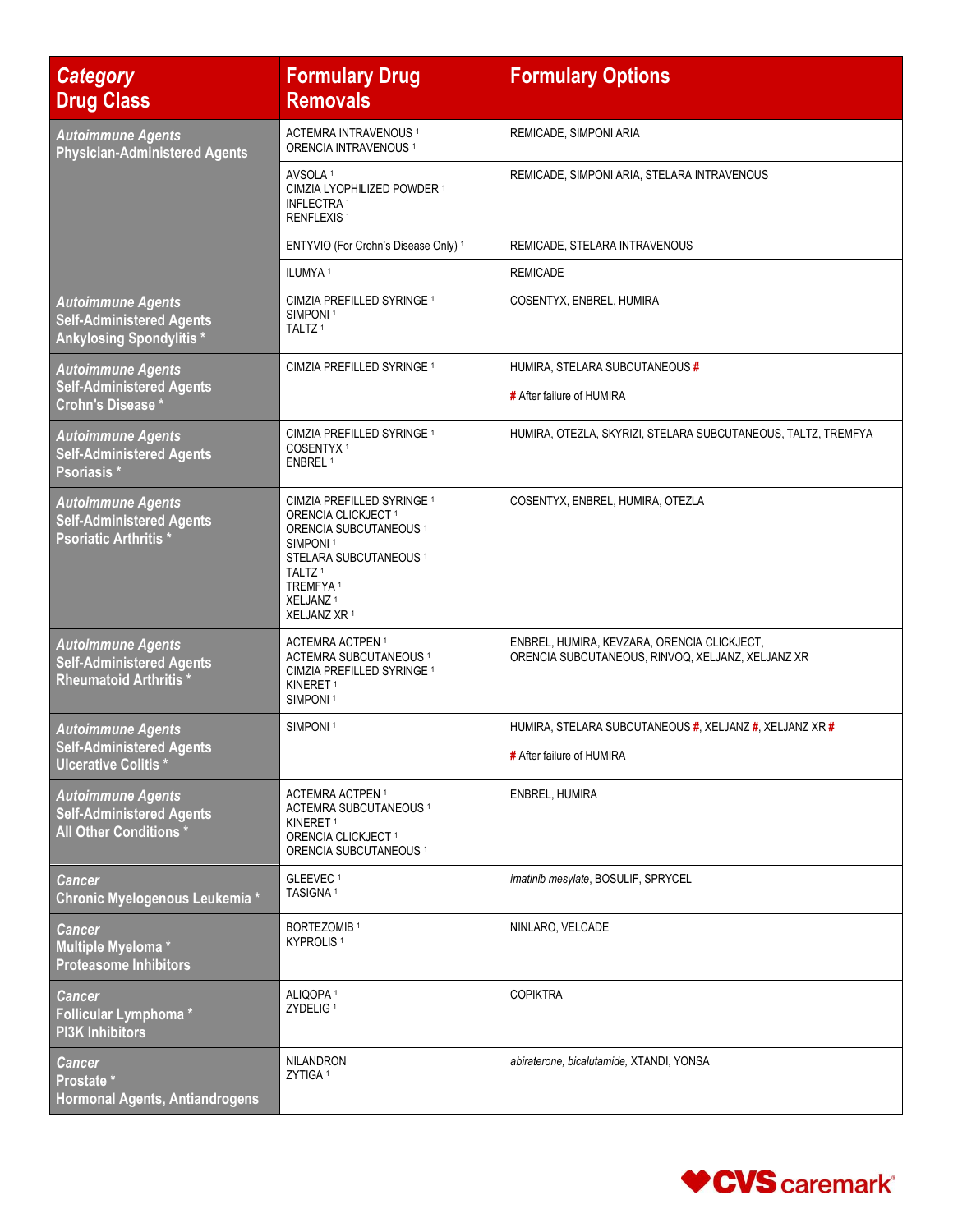| <b>Category</b><br><b>Drug Class</b>                                                                                                 | <b>Formulary Drug</b><br><b>Removals</b>                                                                                                                     | <b>Formulary Options</b>                                                                                                 |
|--------------------------------------------------------------------------------------------------------------------------------------|--------------------------------------------------------------------------------------------------------------------------------------------------------------|--------------------------------------------------------------------------------------------------------------------------|
| <b>Cancer</b><br>Prostate <sup>*</sup><br><b>Hormonal Agents,</b><br><b>Luteinizing Hormone-Releasing</b><br>Hormone (LHRH) Agonists | LUPRON DEPOT 1<br>(For Prostate Cancer Only)                                                                                                                 | <b>ELIGARD</b>                                                                                                           |
| <b>Cardiovascular</b><br>Antiarrhythmics                                                                                             | <b>BETAPACE</b><br><b>BETAPACE AF</b>                                                                                                                        | sotalol                                                                                                                  |
| <b>Cardiovascular</b><br><b>Antilipemics</b><br><b>Cholesterol Absorption Inhibitors</b>                                             | ZETIA                                                                                                                                                        | ezetimibe                                                                                                                |
| <b>Cardiovascular</b><br><b>Antilipemics</b><br><b>Fibrates</b>                                                                      | fenofibrate capsule 50 mg<br>fenofibrate capsule 130 mg<br>fenofibrate tablet 40 mg<br>fenofibrate tablet 120 mg<br>FENOGLIDE TABLET 120 MG<br><b>TRICOR</b> | fenofibrate (except fenofibrate capsule 50 mg, 130 mg; fenofibrate tablet 40 mg, 120 mg),<br>fenofibric acid delayed-rel |
| <b>Cardiovascular</b><br><b>Antilipemics</b><br><b>HMG-CoA Reductase Inhibitors</b><br>(HMGs or Statins) / Combinations 3            | <b>ALTOPREV</b><br><b>CRESTOR</b><br><b>LESCOL XL</b><br><b>LIPITOR</b><br><b>LIVALO</b>                                                                     | atorvastatin, ezetimibe-simvastatin, fluvastatin, lovastatin, pravastatin, rosuvastatin,<br>simvastatin                  |
| <b>Cardiovascular</b><br><b>Antilipemics</b><br><b>Niacins</b>                                                                       | niacin tablet 500 mg<br>Niacor                                                                                                                               | niacin ext-rel                                                                                                           |
| <b>Cardiovascular</b><br><b>Antilipemics</b><br><b>PCSK9 Inhibitors</b>                                                              | REPATHA <sup>1</sup>                                                                                                                                         | <b>PRALUENT</b>                                                                                                          |
| <b>Cardiovascular</b><br><b>Digitalis Glycosides</b>                                                                                 | <b>LANOXIN TABLET</b><br>(125 MCG and 250 MCG only)                                                                                                          | digoxin                                                                                                                  |
| <b>Cardiovascular</b><br><b>Diuretics</b>                                                                                            | <b>DYRENIUM</b>                                                                                                                                              | amiloride, triamterene                                                                                                   |
| <b>Cardiovascular</b><br><b>Nitrates</b>                                                                                             | isosorbide dinitrate 40 mg                                                                                                                                   | isosorbide dinitrate (except isosorbide dinitrate 40 mg), isosorbide mononitrate                                         |
| <b>Cardiovascular</b><br><b>Pulmonary Arterial Hypertension</b><br><b>Endothelin Receptor Antagonists</b>                            | LETAIRIS <sup>1</sup><br>TRACLEER <sup>1</sup>                                                                                                               | ambrisentan, bosentan, OPSUMIT                                                                                           |
| <b>Cardiovascular</b><br><b>Pulmonary Arterial Hypertension</b><br><b>Phosphodiesterase Inhibitors</b>                               | ADCIRCA <sup>1</sup><br>REVATIO <sup>1</sup>                                                                                                                 | sildenafil, tadalafil                                                                                                    |
| <b>Cardiovascular</b><br><b>Pulmonary Arterial Hypertension</b><br><b>Prostaglandin Vasodilators</b>                                 | REMODULIN <sup>1</sup>                                                                                                                                       | treprostinil                                                                                                             |
| <b>Carnitine Deficiency</b>                                                                                                          | <b>CARNITOR</b><br><b>CARNITOR SF</b>                                                                                                                        | levocarnitine                                                                                                            |
| <b>Chronic Obstructive Pulmonary</b><br>Disease (COPD) *<br><b>Anticholinergics</b>                                                  | <b>INCRUSE ELLIPTA</b><br><b>TUDORZA</b>                                                                                                                     | SPIRIVA, YUPELRI                                                                                                         |

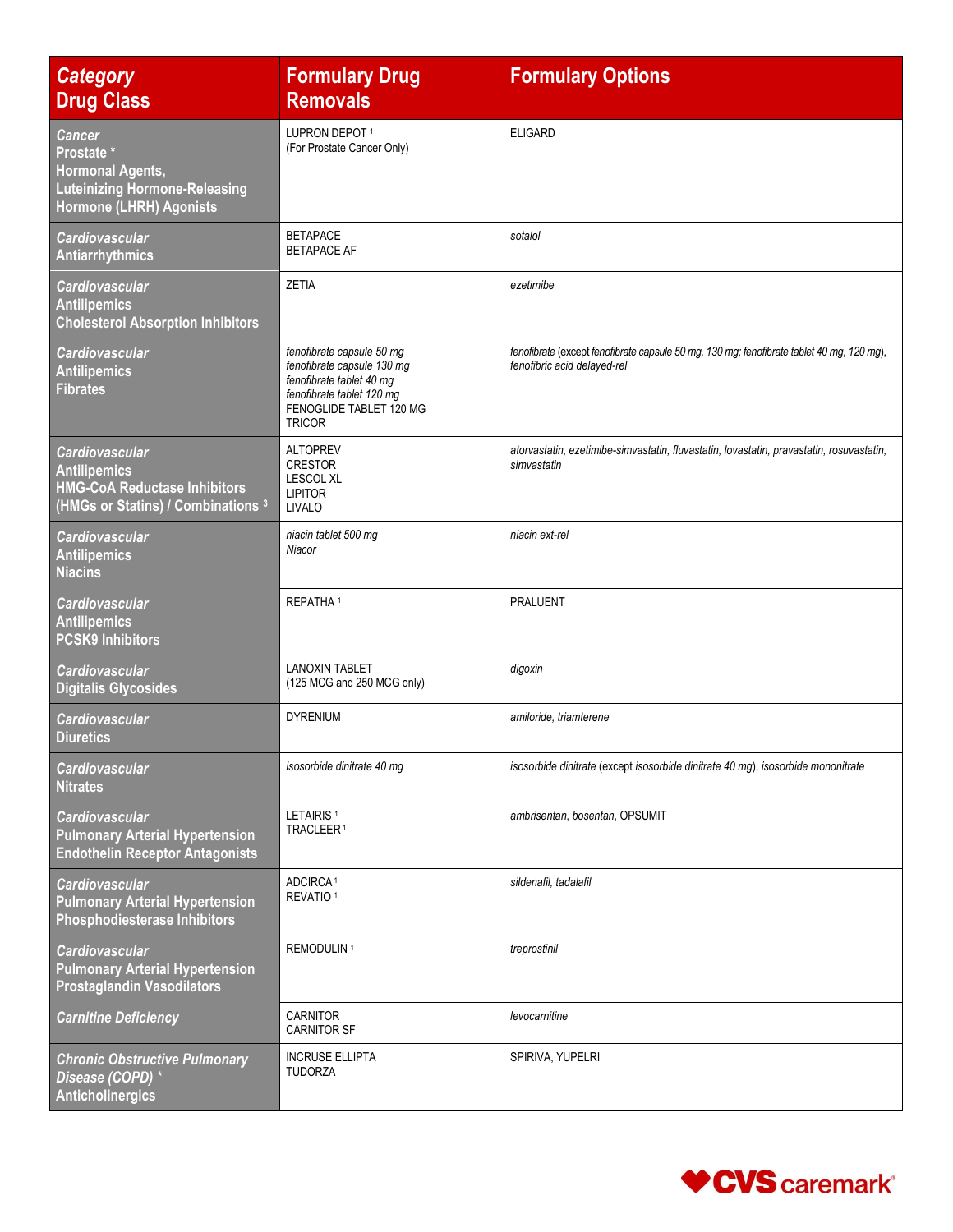| <b>Category</b><br><b>Drug Class</b>                                                                                                    | <b>Formulary Drug</b><br><b>Removals</b>                                                                                                                                              | <b>Formulary Options</b>                                                                                                                                                                                                                                      |
|-----------------------------------------------------------------------------------------------------------------------------------------|---------------------------------------------------------------------------------------------------------------------------------------------------------------------------------------|---------------------------------------------------------------------------------------------------------------------------------------------------------------------------------------------------------------------------------------------------------------|
| <b>Chronic Obstructive Pulmonary</b><br>Disease (COPD) *<br>Anticholinergic / Beta Agonist<br><b>Combinations</b><br><b>Long Acting</b> | <b>BEVESPI AEROSPHERE</b>                                                                                                                                                             | ANORO ELLIPTA, STIOLTO RESPIMAT                                                                                                                                                                                                                               |
| <b>Contraceptives</b><br><b>Monophasic</b>                                                                                              | <b>BEYAZ</b><br><b>MINASTRIN 24 FE</b><br><b>TAYTULLA</b><br>YASMIN<br>YAZ.                                                                                                           | ethinyl estradiol-drospirenone, ethinyl estradiol-drospirenone-levomefolate,<br>ethinyl estradiol-norethindrone acetate, ethinyl estradiol-norethindrone acetate-iron                                                                                         |
| <b>Contraceptives</b><br><b>Four Phase</b>                                                                                              | <b>NATAZIA</b>                                                                                                                                                                        | ethinyl estradiol-drospirenone, ethinyl estradiol-drospirenone-levomefolate,<br>ethinyl estradiol-levonorgestrel, ethinyl estradiol-norethindrone acetate,<br>ethinyl estradiol-norethindrone acetate-iron, ethinyl estradiol-norgestimate,<br>LO LOESTRIN FE |
| <b>Contraceptives</b><br><b>Progestin Intrauterine Devices</b>                                                                          | LILETTA <sup>1</sup>                                                                                                                                                                  | KYLEENA, MIRENA, SKYLA                                                                                                                                                                                                                                        |
| <b>Contraceptives</b><br>Vaginal                                                                                                        | <b>NUVARING</b>                                                                                                                                                                       | ethinyl estradiol-etonogestrel, ANNOVERA                                                                                                                                                                                                                      |
| <b>Cystic Fibrosis *</b><br><b>Inhaled Antibiotics</b>                                                                                  | TOBI <sup>1</sup><br>TOBI PODHALER <sup>1</sup>                                                                                                                                       | tobramycin inhalation solution, BETHKIS                                                                                                                                                                                                                       |
| <b>Dental</b><br><b>Cavity/Caries Prevention</b>                                                                                        | <b>PREVIDENT</b>                                                                                                                                                                      | Consult doctor                                                                                                                                                                                                                                                |
| Depression *<br><b>Antidepressants, Selective</b><br><b>Serotonin Reuptake Inhibitors</b><br>(SSRIs)                                    | fluoxetine tablet 60 mg<br><b>LEXAPRO</b><br><b>PAXIL</b><br>PAXIL CR<br><b>PEXEVA</b><br>PROZAC<br><b>VIIBRYD</b><br><b>ZOLOFT</b>                                                   | citalopram, escitalopram, fluoxetine (except fluoxetine tablet 60 mg,<br>fluoxetine tablet [generics for SARAFEM]), paroxetine HCI, paroxetine HCI ext-rel,<br>sertraline, TRINTELLIX                                                                         |
| Depression *<br>Antidepressants, Serotonin<br>Norepinephrine Reuptake Inhibitors<br>(SNRIs)                                             | venlafaxine ext-rel tablet (except 225 mg)<br>CYMBALTA<br>EFFEXOR XR<br><b>PRISTIQ</b>                                                                                                | desvenlafaxine ext-rel, duloxetine, venlafaxine, venlafaxine ext-rel capsule                                                                                                                                                                                  |
| Depression *<br>Antidepressants,                                                                                                        | bupropion ext-rel tablet 450 mg<br>APLENZIN                                                                                                                                           | bupropion, bupropion ext-rel (except bupropion ext-rel tablet 450 mg)                                                                                                                                                                                         |
| <b>Miscellaneous Agents</b>                                                                                                             | <b>OLEPTRO</b>                                                                                                                                                                        | trazodone                                                                                                                                                                                                                                                     |
| Depression and/or Schizophrenia *<br><b>Antipsychotics, Atypicals</b>                                                                   | ABILIFY<br><b>FANAPT</b><br><b>SEROQUEL XR</b>                                                                                                                                        | aripiprazole, clozapine, olanzapine, quetiapine, quetiapine ext-rel, risperidone,<br>ziprasidone, LATUDA, VRAYLAR                                                                                                                                             |
| <b>Dermatology</b><br>Acne <sup>*</sup>                                                                                                 | clindamycin gel (NDC^ 68682046275 only)<br>Vanoxide-HC<br><b>ACANYA</b><br><b>AZELEX</b><br><b>BENZACLIN</b><br>DIFFERIN LOTION<br><b>FABIOR</b><br><b>TAZORAC</b><br>Veltin<br>ZIANA | adapalene, benzoyl peroxide, clindamycin gel (except NDC^ 68682046275),<br>clindamycin solution, clindamycin-benzoyl peroxide, erythromycin solution,<br>erythromycin-benzoyl peroxide, tretinoin, EPIDUO, ONEXTON                                            |
| <b>Dermatology</b><br><b>Actinic Keratosis*</b>                                                                                         | fluorouracil cream 0.5%<br>CARAC                                                                                                                                                      | fluorouracil cream 5%, fluorouracil solution, imiquimod, PICATO, TOLAK, ZYCLARA                                                                                                                                                                               |
| <b>Dermatology</b><br><b>Antibiotics</b>                                                                                                | mupirocin cream                                                                                                                                                                       | gentamicin, mupirocin ointment                                                                                                                                                                                                                                |

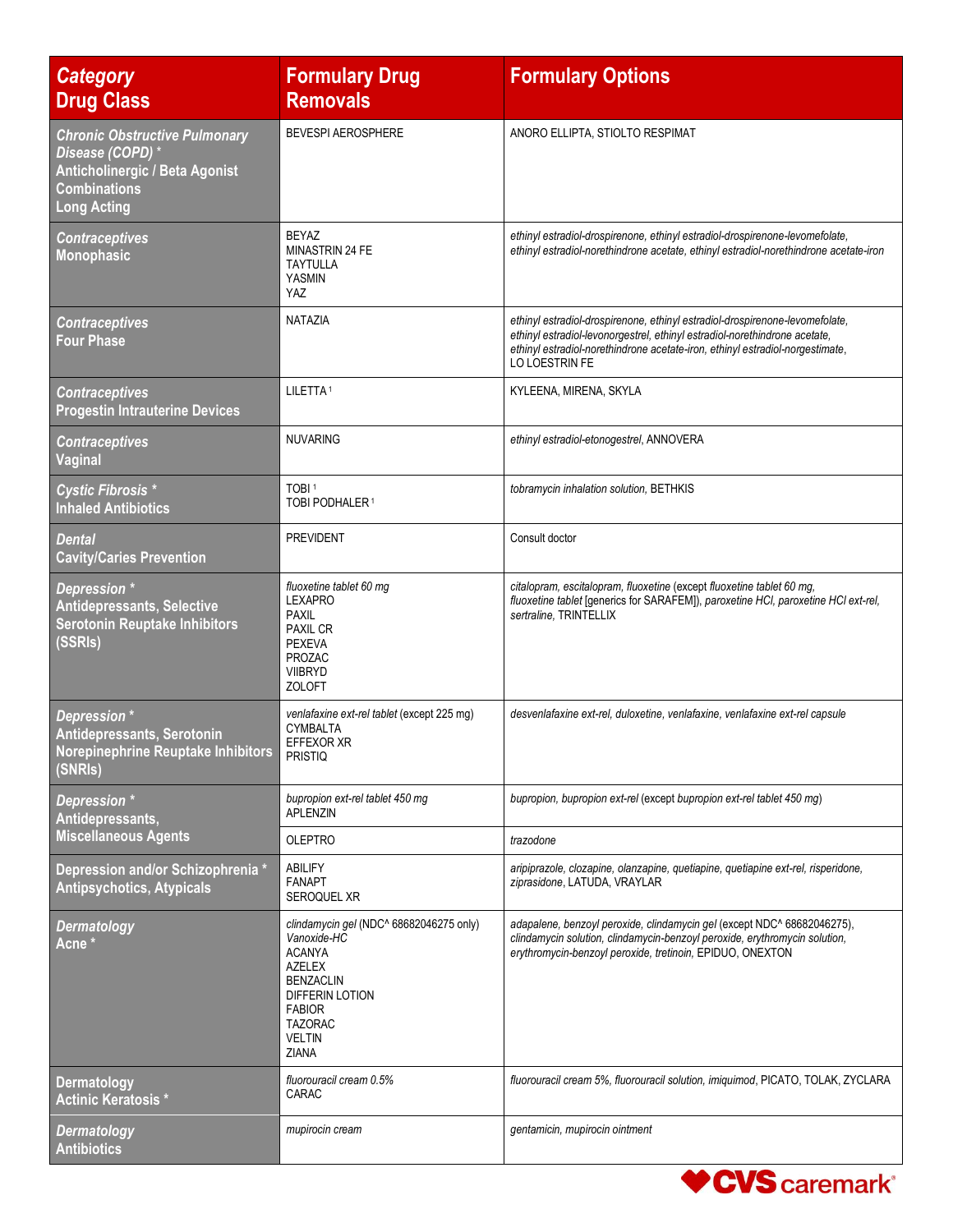| <b>Category</b><br><b>Drug Class</b>                                          | <b>Formulary Drug</b><br><b>Removals</b>                                                                                                                                                                                                                               | <b>Formulary Options</b>                                                                                                                                                                                                     |
|-------------------------------------------------------------------------------|------------------------------------------------------------------------------------------------------------------------------------------------------------------------------------------------------------------------------------------------------------------------|------------------------------------------------------------------------------------------------------------------------------------------------------------------------------------------------------------------------------|
| <b>Dermatology</b><br><b>Antipsoriatics</b>                                   | calcipotriene cream<br>calcitriol ointment<br>SORILUX<br><b>TAZORAC</b><br><b>VECTICAL</b>                                                                                                                                                                             | calcipotriene ointment, calcipotriene solution                                                                                                                                                                               |
|                                                                               | calcipotriene-betamethasone                                                                                                                                                                                                                                            | calcipotriene ointment or calcipotriene solution WITH<br>desoximetasone (except desoximetasone ointment 0.05%),<br>fluocinonide (except fluocinonide cream 0.1%) or BRYHALI                                                  |
| <b>Dermatology</b>                                                            | doxepin cream                                                                                                                                                                                                                                                          | desonide, hydrocortisone, pimecrolimus, tacrolimus, EUCRISA                                                                                                                                                                  |
| <b>Atopic Dermatitis*</b>                                                     | <b>ELIDEL</b>                                                                                                                                                                                                                                                          | pimecrolimus, tacrolimus, EUCRISA                                                                                                                                                                                            |
| <b>Dermatology</b><br>Rosacea <sup>*</sup>                                    | doxycycline monohydrate<br>delayed-rel capsule                                                                                                                                                                                                                         | ORACEA                                                                                                                                                                                                                       |
|                                                                               | <b>FINACEA GEL</b><br><b>MIRVASO</b><br><b>NORITATE</b>                                                                                                                                                                                                                | azelaic acid gel, metronidazole, FINACEA FOAM, SOOLANTRA                                                                                                                                                                     |
| <b>Dermatology</b><br>Scars                                                   | <b>BEAU RX</b><br><b>CICATRACE</b><br><b>POLYTOZA</b><br><b>RECEDO</b><br><b>SCARSILK PAD</b><br>SIL-K PAD<br><b>SILIVEX</b><br><b>SILTREX</b>                                                                                                                         | Consult doctor                                                                                                                                                                                                               |
| <b>Dermatology</b><br>Seborrheic Dermatitis *                                 | ketoconazole foam 2%<br>Ketodan                                                                                                                                                                                                                                        | ketoconazole shampoo 2%, selenium sulfide lotion 2.5%                                                                                                                                                                        |
|                                                                               | <b>XOLEGEL</b>                                                                                                                                                                                                                                                         | ciclopirox, ketoconazole cream 2%                                                                                                                                                                                            |
| <b>Dermatology</b><br>Skin Inflammation and Hives *<br><b>Corticosteroids</b> | clobetasol spray<br><b>CLOBEX SPRAY</b><br>OLUX-E                                                                                                                                                                                                                      | clobetasol foam                                                                                                                                                                                                              |
|                                                                               | fluocinonide cream 0.1%                                                                                                                                                                                                                                                | clobetasol cream                                                                                                                                                                                                             |
|                                                                               | flurandrenolide lotion<br>(NDC^24470092112 only)                                                                                                                                                                                                                       | desonide, hydrocortisone                                                                                                                                                                                                     |
|                                                                               | clocortolone cream<br>desoximetasone ointment 0.05%<br>flurandrenolide ointment<br>hydrocortisone butyrate lipophilic cream 0.1%<br>hydrocortisone butyrate lotion<br>triamcinolone aerosol 0.2%<br>triamcinolone ointment 0.05%<br>Trianex<br><b>CORDRAN OINTMENT</b> | hydrocortisone butyrate cream, hydrocortisone butyrate ointment,<br>hydrocortisone butyrate solution, mometasone, triamcinolone cream,<br>triamcinolone lotion, triamcinolone ointment (except triamcinolone ointment 0.05%) |
|                                                                               | diflorasone cream<br>diflorasone ointment<br><b>APEXICON E</b><br><b>PSORCON</b>                                                                                                                                                                                       | desoximetasone (except desoximetasone ointment 0.05%),<br>fluocinonide (except fluocinonide cream 0.1%), BRYHALI                                                                                                             |
| <b>Dermatology</b><br><b>Warts</b>                                            | <b>VEREGEN</b>                                                                                                                                                                                                                                                         | imiquimod                                                                                                                                                                                                                    |
| <b>Dermatology</b><br><b>Wound Care Products</b>                              | <b>ALEVICYN GEL</b><br><b>ALEVICYN SG</b><br>ALEVICYN SOLUTION                                                                                                                                                                                                         | desonide, hydrocortisone                                                                                                                                                                                                     |

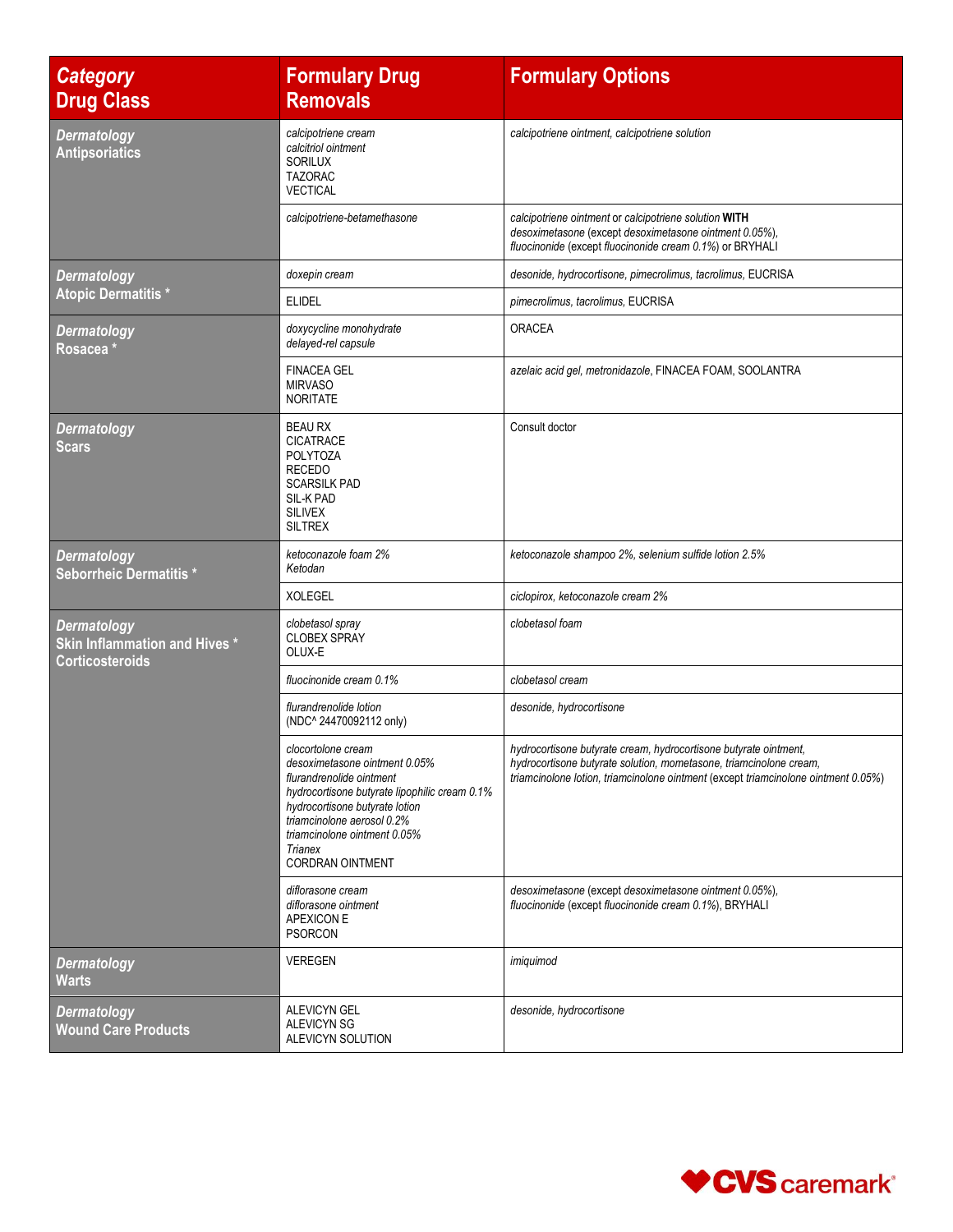| <b>Category</b><br><b>Drug Class</b>                                                                                                           | <b>Formulary Drug</b><br><b>Removals</b>                                                                                      | <b>Formulary Options</b>                                                 |
|------------------------------------------------------------------------------------------------------------------------------------------------|-------------------------------------------------------------------------------------------------------------------------------|--------------------------------------------------------------------------|
| <b>Dermatology</b><br><b>Miscellaneous Skin Conditions</b>                                                                                     | <b>ALCORTIN A</b><br><b>ATOPADERM</b><br><b>BENSAL HP</b><br><b>EPICERAM</b><br><b>KAMDOY</b><br><b>NOVACORT</b><br>SYNERDERM | desonide, hydrocortisone                                                 |
|                                                                                                                                                | oxiconazole<br>(NDCs^ 00168035830, 51672135902 only)                                                                          | ciclopirox, clotrimazole, econazole, ketoconazole cream 2%, luliconazole |
| Diabetes <sup>*</sup><br><b>Biguanides</b>                                                                                                     | metformin ext-rel (generics for FORTAMET and<br>GLUMETZA only)<br><b>FORTAMET</b><br><b>GLUMETZA</b><br><b>RIOMET</b>         | metformin, metformin ext-rel (except generics for FORTAMET and GLUMETZA) |
| Diabetes <sup>*</sup><br><b>Dipeptidyl Peptidase-4</b><br>(DPP-4) Inhibitors                                                                   | <b>NESINA</b><br>ONGLYZA<br><b>TRADJENTA</b>                                                                                  | JANUVIA                                                                  |
| Diabetes *<br><b>Dipeptidyl Peptidase-4</b><br>(DPP-4) Inhibitor Combinations                                                                  | <b>JENTADUETO</b><br><b>JENTADUETO XR</b><br><b>KAZANO</b><br>KOMBIGLYZE XR                                                   | JANUMET, JANUMET XR                                                      |
|                                                                                                                                                | <b>OSENI</b>                                                                                                                  | JANUMET, JANUMET XR; JANUVIA WITH pioglitazone                           |
| Diabetes <sup>*</sup><br><b>Injectable Incretin Mimetics</b>                                                                                   | <b>BYDUREON</b><br><b>BYETTA</b>                                                                                              | OZEMPIC, RYBELSUS, TRULICITY, VICTOZA                                    |
| Diabetes <sup>*</sup><br><b>Insulins</b>                                                                                                       | <b>APIDRA</b><br><b>HUMALOG</b>                                                                                               | FIASP, NOVOLOG                                                           |
|                                                                                                                                                | HUMALOG MIX 50/50                                                                                                             | NOVOLOG MIX 70/30                                                        |
|                                                                                                                                                | HUMALOG MIX 75/25                                                                                                             | NOVOLOG MIX 70/30                                                        |
|                                                                                                                                                | <b>HUMULIN 70/30 4</b>                                                                                                        | NOVOLIN 70/30 4                                                          |
|                                                                                                                                                | HUMULIN N 4                                                                                                                   | NOVOLIN N 4                                                              |
|                                                                                                                                                | HUMULIN R <sup>4</sup>                                                                                                        | NOVOLIN R <sup>4</sup>                                                   |
|                                                                                                                                                | NOTE: Humulin R U-500 concentrate<br>will not be subject to removal and will continue<br>to be covered.                       |                                                                          |
| Diabetes*<br>Long Acting Insulins <sup>5</sup>                                                                                                 | <b>LANTUS</b>                                                                                                                 | <b>BASAGLAR, LEVEMIR</b>                                                 |
| Diabetes *<br><b>Insulin Sensitizers</b>                                                                                                       | <b>ACTOS</b>                                                                                                                  | pioglitazone                                                             |
| Diabetes *<br>Sodium-Glucose<br>Co-transporter 2 (SGLT2) Inhibitors                                                                            | <b>INVOKANA</b>                                                                                                               | FARXIGA, JARDIANCE                                                       |
| Diabetes *<br>Sodium-Glucose<br>Co-transporter 2 (SGLT2) Inhibitor /<br><b>Biguanide Combinations</b>                                          | <b>INVOKAMET</b><br><b>INVOKAMET XR</b>                                                                                       | SYNJARDY, SYNJARDY XR, XIGDUO XR                                         |
| Diabetes *<br>Sodium-Glucose<br>Co-transporter 2 (SGLT2) Inhibitor /<br><b>Dipeptidyl Peptidase-4 (DPP-4)</b><br><b>Inhibitor Combinations</b> | QTERN                                                                                                                         | <b>GLYXAMBI</b>                                                          |

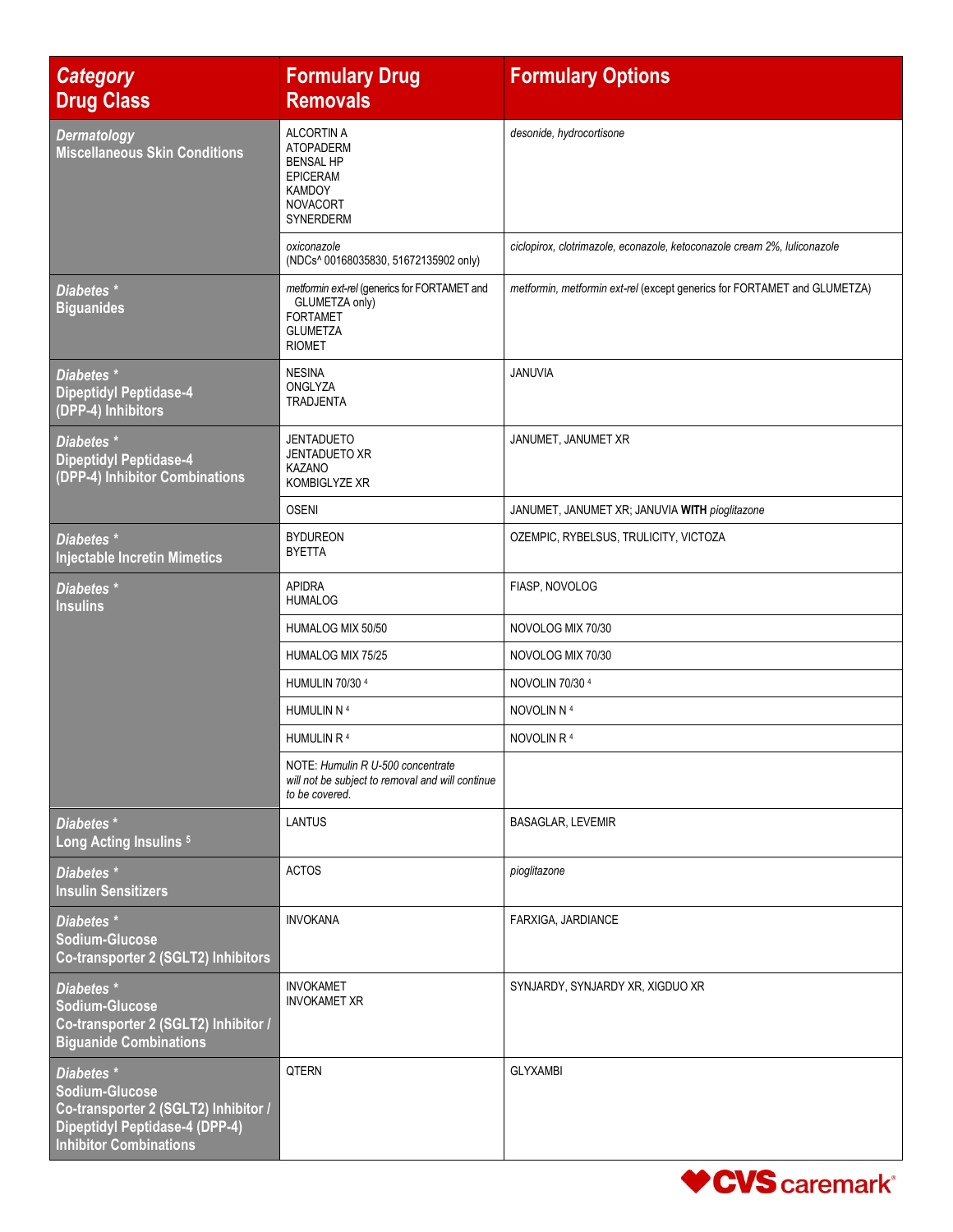| <b>Category</b><br><b>Drug Class</b>                         | <b>Formulary Drug</b><br><b>Removals</b>                                                                                                                                                                                                                                                                                                                                                                                         | <b>Formulary Options</b>                                                                  |
|--------------------------------------------------------------|----------------------------------------------------------------------------------------------------------------------------------------------------------------------------------------------------------------------------------------------------------------------------------------------------------------------------------------------------------------------------------------------------------------------------------|-------------------------------------------------------------------------------------------|
| Diabetes*<br>Supplies, Needles <sup>6</sup>                  | NOVO NORDISK NEEDLES<br><b>OWEN MUMFORD NEEDLES</b><br>PERRIGO NEEDLES<br>ULTIMED NEEDLES<br>All other insulin needles that are not<br><b>BD ULTRAFINE brand</b>                                                                                                                                                                                                                                                                 | BD ULTRAFINE NEEDLES                                                                      |
| Diabetes*<br>Supplies, Syringes 6                            | ALLISON MEDICAL INSULIN SYRINGES<br><b>TRIVIDIA INSULIN SYRINGES</b><br>ULTIMED INSULIN SYRINGES<br>All other insulin syringes that are not<br><b>BD ULTRAFINE brand</b>                                                                                                                                                                                                                                                         | BD ULTRAFINE INSULIN SYRINGES                                                             |
| Diabetes <sup>*</sup><br>Supplies, Test Strips and Kits 7, 8 | ACCU-CHEK AVIVA PLUS<br>STRIPS AND KITS<br>ACCU-CHEK COMPACT PLUS<br>STRIPS AND KITS<br>ACCU-CHEK GUIDE STRIPS AND KITS<br><b>ACCU-CHEK SMARTVIEW</b><br><b>STRIPS AND KITS</b><br>BREEZE 2 STRIPS AND KITS<br>CONTOUR NEXT STRIPS AND KITS<br><b>CONTOUR STRIPS AND KITS</b><br>FREESTYLE STRIPS AND KITS<br>All other test strips that are not<br><b>ONETOUCH brand</b>                                                        | ONETOUCH ULTRA STRIPS AND KITS <sup>7</sup> , ONETOUCH VERIO STRIPS AND KITS <sup>7</sup> |
|                                                              | <b>ENLITE CONTINUOUS</b><br><b>GLUCOSE MONITORING SYSTEM</b><br>EVERSENSE CONTINUOUS<br><b>GLUCOSE MONITORING SYSTEM</b><br>FREESTYLE LIBRE CONTINUOUS<br><b>GLUCOSE MONITORING SYSTEM</b><br><b>GUARDIAN CONNECT CONTINUOUS</b><br><b>GLUCOSE MONITORING SYSTEM</b><br><b>GUARDIAN REAL-TIME CONTINUOUS</b><br><b>GLUCOSE MONITORING SYSTEM</b><br>All other continuous glucose monitoring<br>systems that are not DEXCOM brand | DEXCOM CONTINUOUS GLUCOSE MONITORING SYSTEM                                               |
| <b>Dietary Supplements</b>                                   | <b>FOSTEUM</b><br><b>FOSTEUM PLUS</b>                                                                                                                                                                                                                                                                                                                                                                                            | alendronate, ibandronate, risedronate                                                     |
|                                                              | Activite<br>DaVite<br>Dexifol<br>Folvik-D<br>Folvite-D<br>Genicin Vita-S<br><b>HylaVite</b><br>Lorid<br><b>TronVite</b><br>Vitasure<br>Xvite<br>FERIVA 21/7<br><b>FOLIC-K</b><br><b>NICADAN</b><br><b>NICAPRIN</b><br><b>NICAZEL</b><br>NICAZEL FORTE<br><b>NICOMIDE</b><br><b>OMNIVEX</b><br>ORTHO D<br>ORTHO DF<br><b>RHEUMATE</b><br><b>RIBOZEL</b><br><b>TALIVA</b><br><b>XYZBAC</b><br>ZYVIT                                | folic acid                                                                                |
|                                                              | MultiPro<br><b>PRODIGEN</b><br><b>VASCULERA</b>                                                                                                                                                                                                                                                                                                                                                                                  | Consult doctor<br>$\sqrt{1}$                                                              |

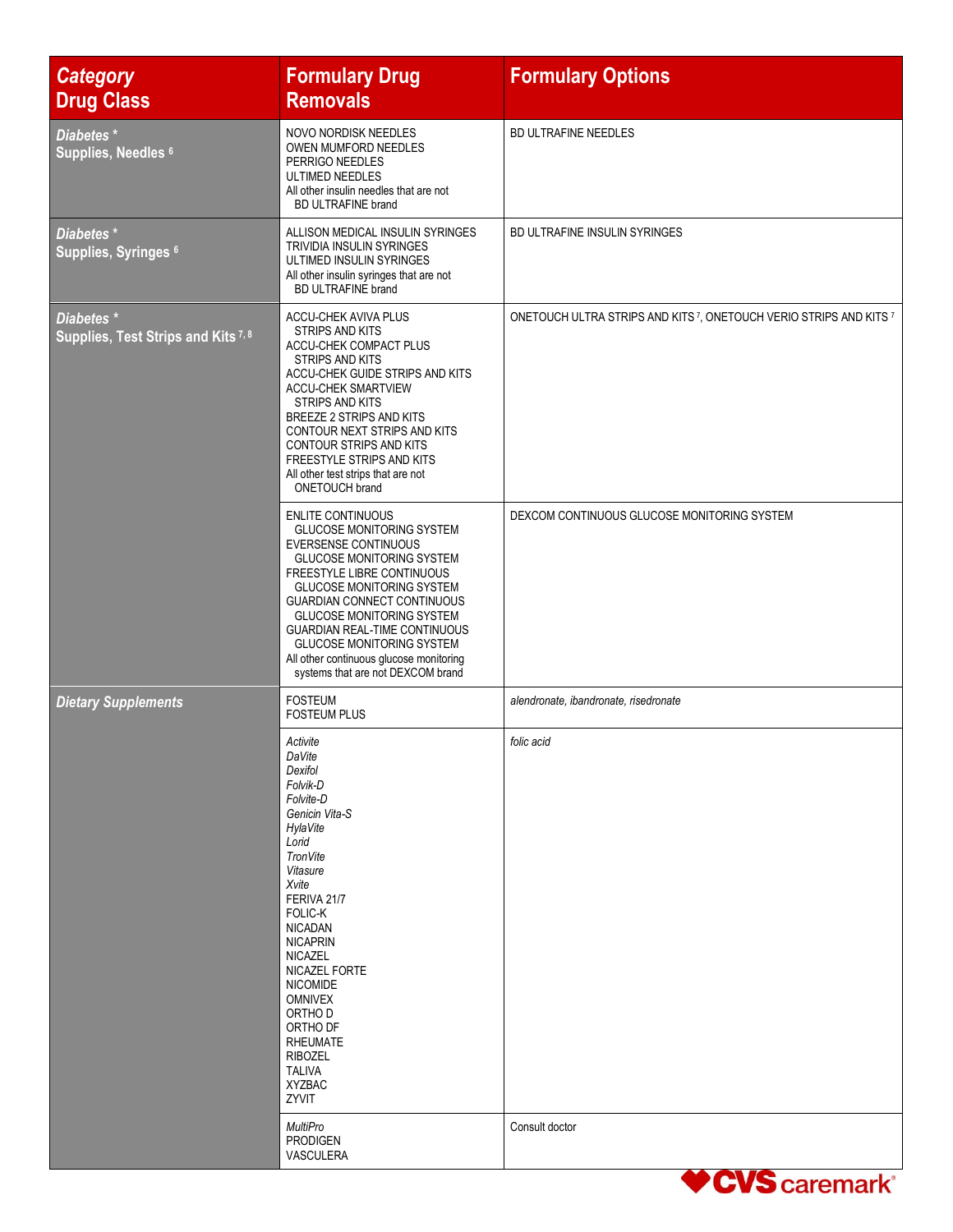| <b>Category</b><br><b>Drug Class</b>                                 | <b>Formulary Drug</b><br><b>Removals</b>                                                                                                                                            | <b>Formulary Options</b>                                                                                                 |
|----------------------------------------------------------------------|-------------------------------------------------------------------------------------------------------------------------------------------------------------------------------------|--------------------------------------------------------------------------------------------------------------------------|
| <b>Erectile Dysfunction *</b><br><b>Phosphodiesterase Inhibitors</b> | <b>CIALIS</b><br><b>STENDRA</b><br><b>VIAGRA</b>                                                                                                                                    | sildenafil, tadalafil                                                                                                    |
| <b>Estrogen Replacement *</b>                                        | <b>MINIVELLE</b><br><b>VIVELLE-DOT</b>                                                                                                                                              | estradiol, DIVIGEL, EVAMIST                                                                                              |
| Fertility *                                                          | FOLLISTIM AQ <sup>1</sup>                                                                                                                                                           | <b>GONAL-F</b>                                                                                                           |
|                                                                      | <b>CHORIONIC GONADOTROPIN 1</b><br>NOVAREL <sup>1</sup><br>PREGNYL <sup>1</sup>                                                                                                     | <b>OVIDREL</b>                                                                                                           |
| Gastrointestinal<br><b>Anticholinergics</b>                          | chlordiazepoxide-clidinium<br>(NDC^42494040901 only)<br>hyoscyamine sulfate ext-rel<br>Oscimin SR<br>Symax-SR<br>GLYCOPYRROLATE TABLET 1.5 MG                                       | dicyclomine                                                                                                              |
| Gastrointestinal                                                     | <b>ENTERAGAM</b>                                                                                                                                                                    | alosetron, VIBERZI, XIFAXAN 550 MG                                                                                       |
| <b>Antidiarrheals</b>                                                | <b>MYTESI</b>                                                                                                                                                                       | diphenoxylate-atropine, loperamide                                                                                       |
| <b>Gastrointestinal</b>                                              | <b>TRANSDERM SCOP</b>                                                                                                                                                               | meclizine, scopolamine transdermal                                                                                       |
| <b>Antiemetics</b>                                                   | ZUPLENZ                                                                                                                                                                             | granisetron, ondansetron, SANCUSO                                                                                        |
| <b>Gastrointestinal</b>                                              | AMITIZA                                                                                                                                                                             | LINZESS, MOVANTIK, SYMPROIC                                                                                              |
| <b>Irritable Bowel Syndrome</b>                                      | <b>TRULANCE</b>                                                                                                                                                                     | <b>LINZESS</b>                                                                                                           |
| Gastrointestinal                                                     | <b>LACTULOSE PAK</b>                                                                                                                                                                | lactulose solution                                                                                                       |
| Laxatives                                                            | <b>GOLYTELY</b><br><b>MOVIPREP</b><br><b>OSMOPREP</b><br><b>SUPREP</b>                                                                                                              | peg 3350-electrolytes, CLENPIQ                                                                                           |
| Gastrointestinal<br><b>Probiotics</b>                                | <b>PROVAD</b><br>ZELAC                                                                                                                                                              | Consult doctor                                                                                                           |
| <b>Gastrointestinal</b><br><b>Proton Pump Inhibitors (PPIs)</b>      | omeprazole-sodium bicarbonate<br>pantoprazole delayed-rel suspension<br><b>ACIPHEX</b><br><b>ACIPHEX SPRINKLE</b><br><b>NEXIUM</b><br><b>PREVACID</b><br><b>PROTONIX</b><br>ZEGERID | esomeprazole delayed-rel, lansoprazole delayed-rel, omeprazole delayed-rel,<br>pantoprazole delayed-rel tablet, DEXILANT |
| <b>Gastrointestinal</b><br><b>Ulcer Treatment</b>                    | sucralfate suspension<br>CARAFATE                                                                                                                                                   | sucralfate tablet                                                                                                        |
| <b>Gaucher Disease</b>                                               | ELELYSO <sup>1</sup>                                                                                                                                                                | CERDELGA, CEREZYME                                                                                                       |
| <b>Genitourinary</b><br><b>Interstitial Cystitis</b>                 | RIMSO-50                                                                                                                                                                            | Consult doctor                                                                                                           |
| Gout <sup>*</sup>                                                    | colchicine capsule<br><b>COLCRYS</b>                                                                                                                                                | colchicine tablet, MITIGARE                                                                                              |
|                                                                      | <b>ULORIC</b>                                                                                                                                                                       | allopurinol                                                                                                              |
| <b>Growth Hormones</b>                                               | <b>GENOTROPIN1</b><br>HUMATROPE <sup>1</sup><br>NUTROPIN AQ <sup>1</sup><br>OMNITROPE <sup>1</sup><br>SAIZEN <sup>1</sup>                                                           | NORDITROPIN                                                                                                              |

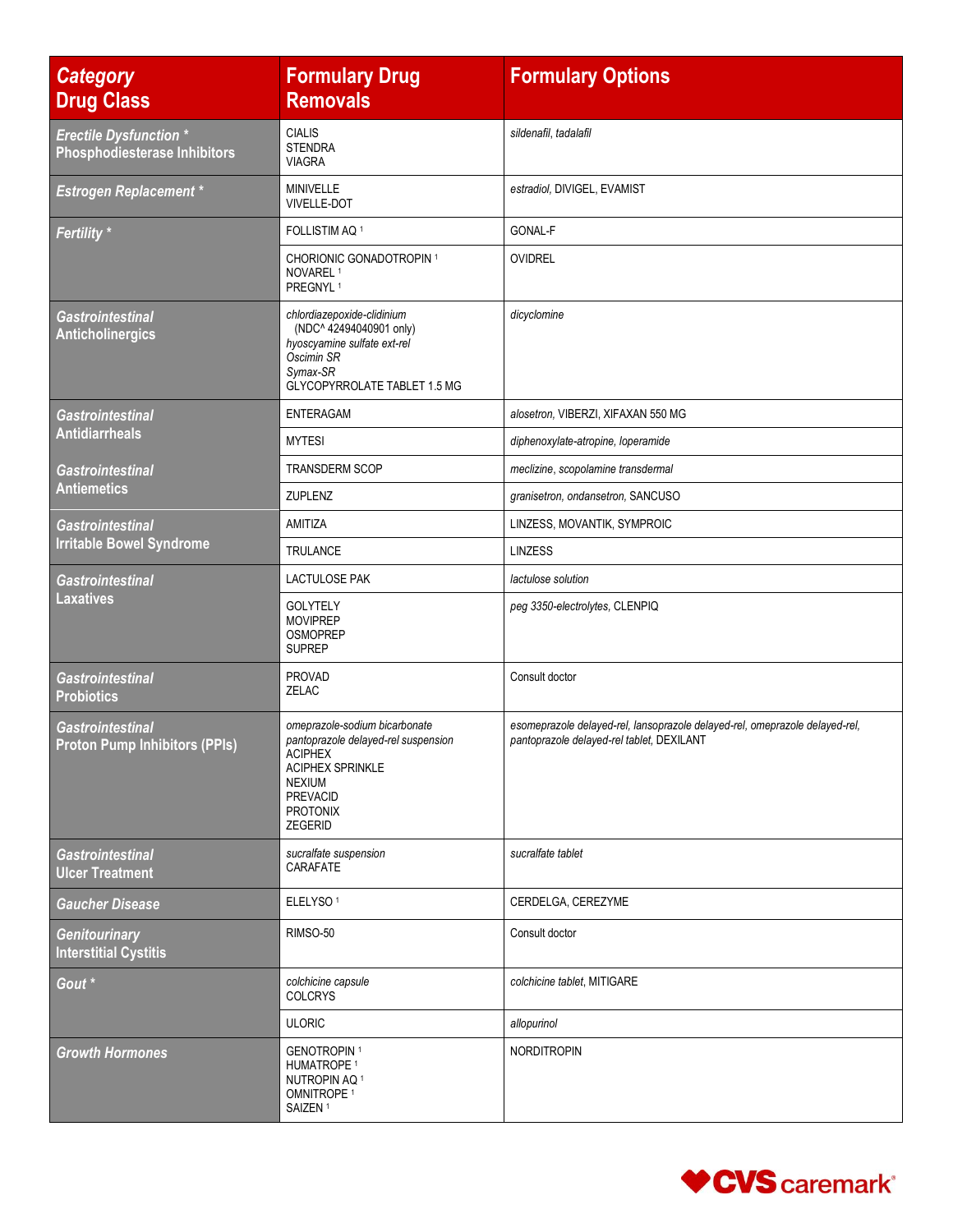| <b>Category</b><br><b>Drug Class</b>                                                                                                            | <b>Formulary Drug</b><br><b>Removals</b>                                                                            | <b>Formulary Options</b>                                                                                                                                                                            |
|-------------------------------------------------------------------------------------------------------------------------------------------------|---------------------------------------------------------------------------------------------------------------------|-----------------------------------------------------------------------------------------------------------------------------------------------------------------------------------------------------|
| Hematologic<br>Anticoagulants (oral)                                                                                                            | <b>PRADAXA</b>                                                                                                      | warfarin, ELIQUIS, XARELTO                                                                                                                                                                          |
| Hematologic<br><b>Erythropoiesis-Stimulating Agents</b>                                                                                         | EPOGEN <sup>1</sup><br>PROCRIT <sup>1</sup>                                                                         | ARANESP, RETACRIT                                                                                                                                                                                   |
| Hematologic<br>Hemophilia A                                                                                                                     | ELOCTATE <sup>1</sup>                                                                                               | ADYNOVATE, JIVI, KOGENATE FS, KOVALTRY, NOVOEIGHT, NUWIQ                                                                                                                                            |
| Hematologic<br>Hemophilia B                                                                                                                     | ALPROLIX <sup>1</sup>                                                                                               | Consult doctor                                                                                                                                                                                      |
| Hematologic<br><b>Neutropenia Colony</b><br><b>Stimulating Factors</b>                                                                          | FULPHILA <sup>1</sup><br>NEULASTA <sup>1</sup><br>NEULASTA ONPRO <sup>1</sup><br>UDENYCA <sup>1</sup>               | <b>ZIEXTENZO</b>                                                                                                                                                                                    |
|                                                                                                                                                 | GRANIX <sup>1</sup><br>NEUPOGEN <sup>1</sup><br>ZARXIO <sup>1</sup>                                                 | <b>NIVESTYM</b>                                                                                                                                                                                     |
| Hematologic                                                                                                                                     | <b>PLAVIX</b>                                                                                                       | clopidogrel, prasugrel, BRILINTA                                                                                                                                                                    |
| <b>Platelet Aggregation Inhibitors</b>                                                                                                          | ZONTIVITY                                                                                                           | Consult doctor                                                                                                                                                                                      |
| <b>High Blood Pressure *</b><br><b>ACE Inhibitor /</b><br><b>Diuretic Combinations</b>                                                          | <b>ZESTORETIC</b>                                                                                                   | fosinopril-hydrochlorothiazide, lisinopril-hydrochlorothiazide,<br>quinapril-hydrochlorothiazide                                                                                                    |
| <b>High Blood Pressure *</b><br><b>Angiotensin II Receptor Antagonists</b>                                                                      | <b>ATACAND</b><br><b>BENICAR</b><br>COZAAR<br><b>DIOVAN</b><br><b>EDARBI</b><br><b>MICARDIS</b>                     | candesartan, irbesartan, losartan, olmesartan, telmisartan, valsartan                                                                                                                               |
| <b>High Blood Pressure *</b><br><b>Angiotensin II Receptor</b><br><b>Antagonist / Diuretic Combinations</b>                                     | ATACAND HCT<br><b>BENICAR HCT</b><br><b>DIOVAN HCT</b><br><b>EDARBYCLOR</b><br><b>HYZAAR</b><br><b>MICARDIS HCT</b> | candesartan-hydrochlorothiazide, irbesartan-hydrochlorothiazide,<br>losartan-hydrochlorothiazide, olmesartan-hydrochlorothiazide,<br>telmisartan-hydrochlorothiazide, valsartan-hydrochlorothiazide |
| <b>High Blood Pressure *</b><br><b>Angiotensin II Receptor</b><br><b>Antagonist / Calcium Channel</b><br><b>Blocker Combinations</b>            | <b>AZOR</b><br><b>EXFORGE</b>                                                                                       | amlodipine-olmesartan, amlodipine-telmisartan, amlodipine-valsartan                                                                                                                                 |
| <b>High Blood Pressure *</b><br><b>Angiotensin II Receptor</b><br><b>Antagonist / Calcium Channel</b><br><b>Blocker / Diuretic Combinations</b> | <b>EXFORGE HCT</b>                                                                                                  | amlodipine-valsartan-hydrochlorothiazide,<br>olmesartan-amlodipine-hydrochlorothiazide                                                                                                              |
| <b>High Blood Pressure *</b><br><b>Beta-blockers</b>                                                                                            | COREG CR<br><b>INDERAL LA</b><br><b>INDERAL XL</b><br><b>INNOPRAN XL</b><br><b>TOPROL-XL</b>                        | atenolol, carvedilol, carvedilol phosphate ext-rel, metoprolol succinate ext-rel,<br>metoprolol tartrate, nadolol, pindolol, propranolol, propranolol ext-rel, BYSTOLIC                             |
| <b>High Blood Pressure *</b><br><b>Beta-blocker Combinations</b>                                                                                | <b>DUTOPROL</b>                                                                                                     | metoprolol succinate ext-rel WITH hydrochlorothiazide                                                                                                                                               |

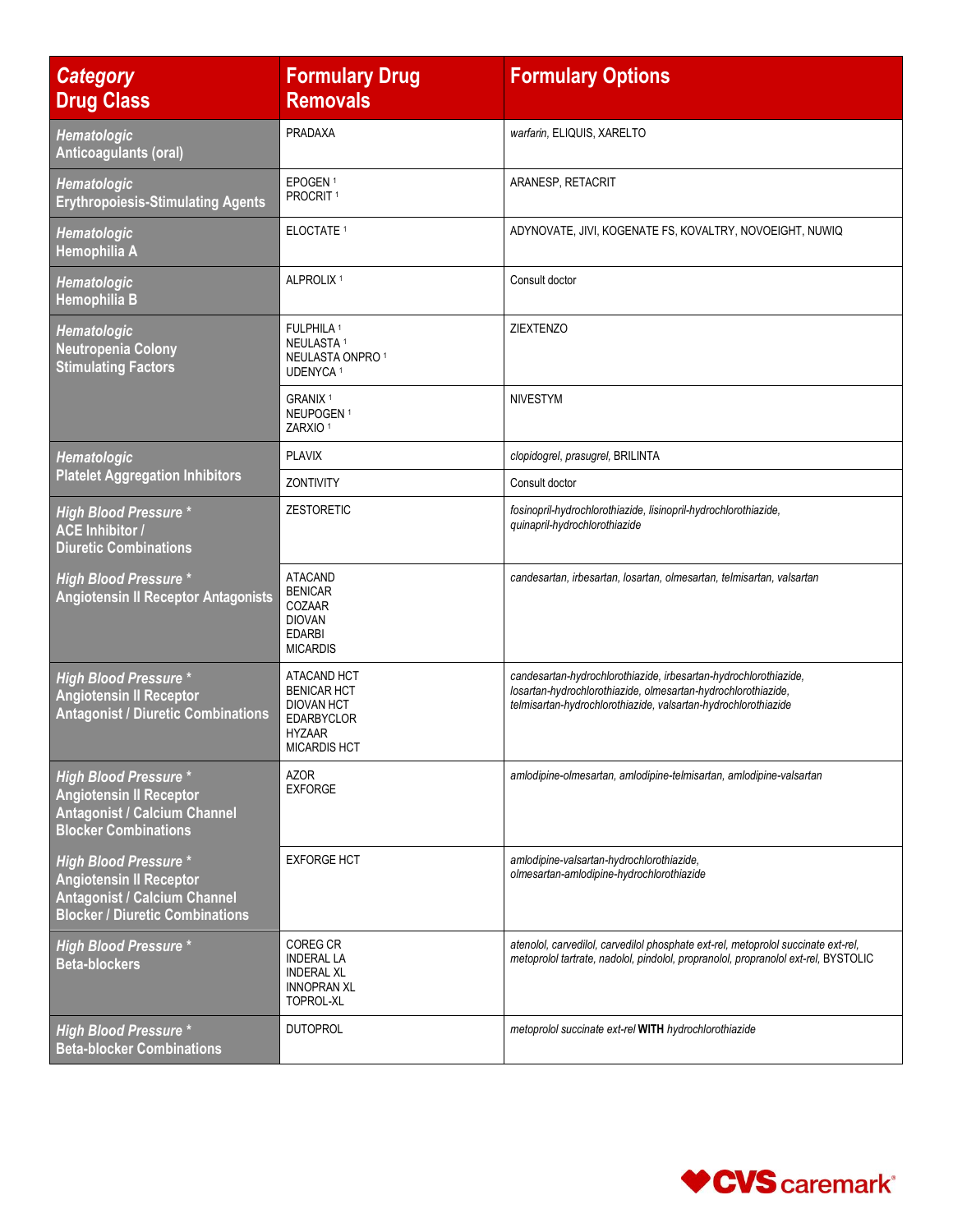| <b>Category</b><br><b>Drug Class</b>                                                                                                            | <b>Formulary Drug</b><br><b>Removals</b>                                                                                                                                                                                                                                                                                                                                                                                                          | <b>Formulary Options</b>                                                                                                                                                         |
|-------------------------------------------------------------------------------------------------------------------------------------------------|---------------------------------------------------------------------------------------------------------------------------------------------------------------------------------------------------------------------------------------------------------------------------------------------------------------------------------------------------------------------------------------------------------------------------------------------------|----------------------------------------------------------------------------------------------------------------------------------------------------------------------------------|
| <b>High Blood Pressure *</b>                                                                                                                    | <b>NORVASC</b>                                                                                                                                                                                                                                                                                                                                                                                                                                    | amlodipine                                                                                                                                                                       |
| <b>Calcium Channel Blockers</b>                                                                                                                 | diltiazem ext-rel<br>(generics for CARDIZEM LA only)<br>Matzim LA<br>CARDIZEM<br><b>CARDIZEM CD</b><br><b>CARDIZEM LA</b>                                                                                                                                                                                                                                                                                                                         | diltiazem ext-rel (except generics for CARDIZEM LA)                                                                                                                              |
| <b>High Blood Pressure *</b><br><b>Calcium Channel Blocker /</b><br><b>Nonsteroidal Anti-inflammatory</b><br><b>Drugs (NSAIDs) Combinations</b> | <b>CONSENSI</b>                                                                                                                                                                                                                                                                                                                                                                                                                                   | amlodipine WITH celecoxib                                                                                                                                                        |
| <b>Huntington's Disease</b>                                                                                                                     | XENAZINE <sup>1</sup>                                                                                                                                                                                                                                                                                                                                                                                                                             | tetrabenazine, AUSTEDO                                                                                                                                                           |
| <b>Immunology</b><br><b>Antimetabolites</b>                                                                                                     | CELLCEPT <sup>1</sup><br>MYFORTIC <sup>1</sup>                                                                                                                                                                                                                                                                                                                                                                                                    | mycophenolate mofetil, mycophenolate sodium                                                                                                                                      |
| <b>Immunology</b><br><b>Calcineurin Inhibitors</b>                                                                                              | ASTAGRAF XL <sup>1</sup><br>ENVARSUS XR 1                                                                                                                                                                                                                                                                                                                                                                                                         | tacrolimus                                                                                                                                                                       |
| <b>Immunology</b><br><b>Disease Modifying Antirheumatic</b><br><b>Agents</b>                                                                    | OTREXUP <sup>1</sup>                                                                                                                                                                                                                                                                                                                                                                                                                              | <b>RASUVO</b>                                                                                                                                                                    |
| <b>Immunology</b><br>Hereditary Angioedema*                                                                                                     | <b>BERINERT</b> <sup>1</sup>                                                                                                                                                                                                                                                                                                                                                                                                                      | FIRAZYR, RUCONEST                                                                                                                                                                |
| <b>Immunology</b><br><b>Rapamycin Derivatives</b>                                                                                               | RAPAMUNE <sup>1</sup><br>ZORTRESS <sup>1</sup>                                                                                                                                                                                                                                                                                                                                                                                                    | everolimus, sirolimus                                                                                                                                                            |
| <b>Inflammatory Bowel Disease (IBD)</b><br><b>Ulcerative Colitis*</b><br>Aminosalicylates                                                       | mesalamine delayed-rel tablet 800 mg<br>COLAZAL<br><b>DELZICOL</b><br>LIALDA                                                                                                                                                                                                                                                                                                                                                                      | balsalazide, mesalamine delayed-rel (except mesalamine delayed-rel tablet 800 mg),<br>mesalamine ext-rel, sulfasalazine, sulfasalazine delayed-rel, ASACOL HD,<br><b>PENTASA</b> |
| Interferons *                                                                                                                                   | PEGASYS <sup>1</sup>                                                                                                                                                                                                                                                                                                                                                                                                                              | Consult doctor                                                                                                                                                                   |
| <b>Kidney Disease*</b><br><b>Phosphate Binders</b>                                                                                              | lanthanum carbonate<br><b>FOSRENOL</b>                                                                                                                                                                                                                                                                                                                                                                                                            | calcium acetate, sevelamer carbonate, PHOSLYRA, VELPHORO                                                                                                                         |
| <b>Multiple Sclerosis</b>                                                                                                                       | AVONEX <sup>1</sup><br>EXTAVIA <sup>1</sup><br>PLEGRIDY <sup>1</sup><br><b>TECFIDERA<sup>1</sup></b>                                                                                                                                                                                                                                                                                                                                              | dimethyl fumarate delayed-rel, glatiramer, AUBAGIO, BETASERON, COPAXONE,<br>GILENYA, KESIMPTA, MAYZENT, OCREVUS, REBIF, TYSABRI, VUMERITY,<br><b>ZEPOSIA</b>                     |
| <b>Musculoskeletal</b>                                                                                                                          | chlorzoxazone 375 mg<br>chlorzoxazone 500 mg<br>(NDC^ 73007001303 only)<br>chlorzoxazone 750 mg<br>cyclobenzaprine ext-rel capsule<br>cyclobenzaprine tablet 7.5 mg<br>metaxalone 400 mg<br>methocarbamol 500 mg<br>(NDC^ 69036091010 only)<br>methocarbamol 750 mg<br>(NDCs^ 69036093090, 70868090190 only)<br>orphenadrine-aspirin-caffeine<br>Fexmid<br>Lorzone<br>Orphengesic Forte<br><b>AMRIX</b><br>CHLORZOXAZONE 250 MG<br>NORGESIC FORTE | cyclobenzaprine (except cyclobenzaprine tablet 7.5 mg)                                                                                                                           |
| <b>Narcolepsy</b><br><b>Wakefulness Promoters</b>                                                                                               | <b>NUVIGIL</b>                                                                                                                                                                                                                                                                                                                                                                                                                                    | armodafinil, SUNOSI                                                                                                                                                              |

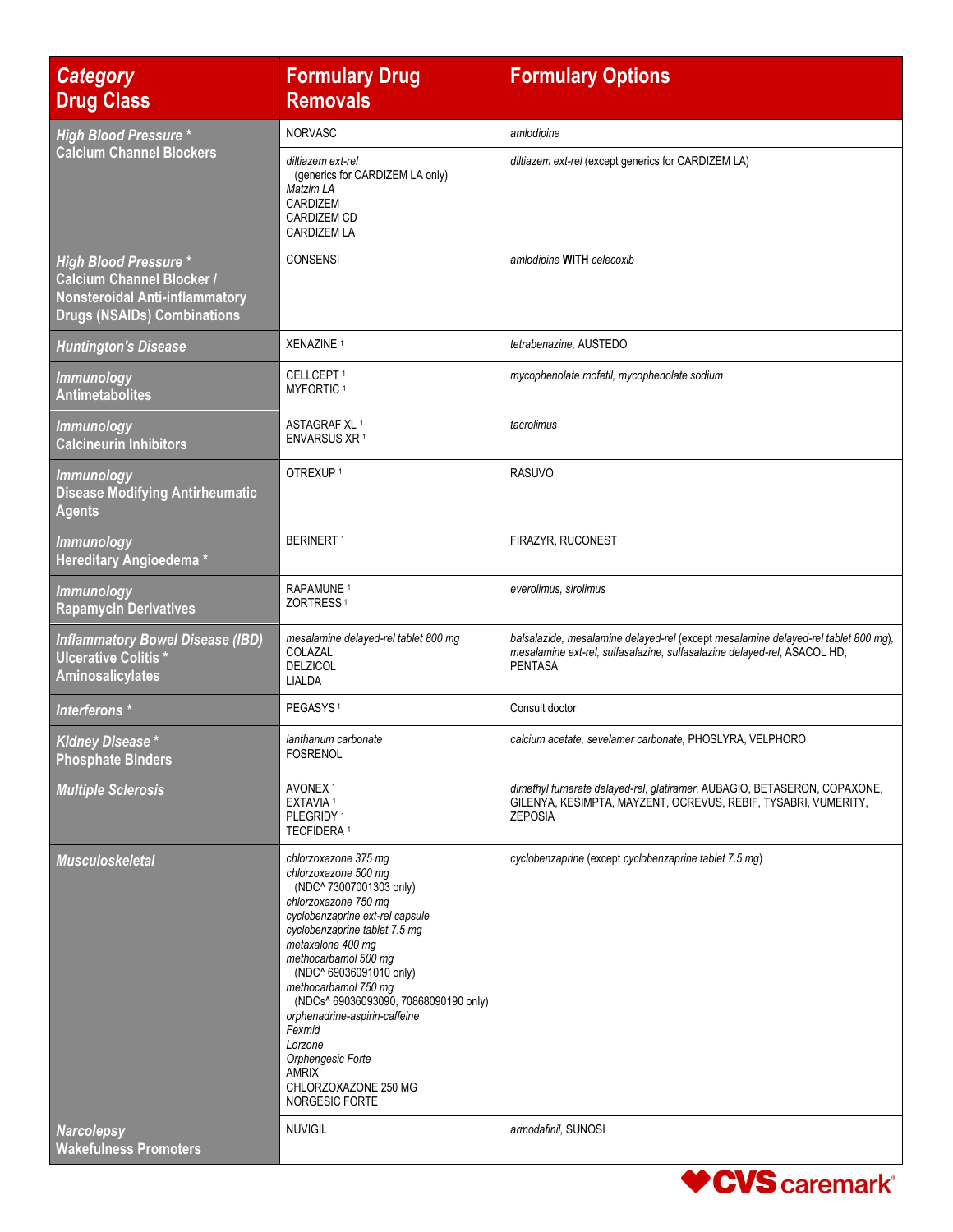| <b>Category</b><br><b>Drug Class</b>                                 | <b>Formulary Drug</b><br><b>Removals</b>                                                                                                                        | <b>Formulary Options</b>                                                                                                                           |
|----------------------------------------------------------------------|-----------------------------------------------------------------------------------------------------------------------------------------------------------------|----------------------------------------------------------------------------------------------------------------------------------------------------|
| <b>Nephropathic Cystinosis</b>                                       | PROCYSBI <sup>1</sup>                                                                                                                                           | <b>CYSTAGON</b>                                                                                                                                    |
| <b>Ophthalmic</b><br><b>Allergies</b>                                | <b>ALREX</b><br><b>BEPREVE</b>                                                                                                                                  | azelastine, cromolyn sodium, olopatadine, LASTACAFT, PAZEO                                                                                         |
| <b>Ophthalmic</b><br>Anti-infective / Anti-inflammatory              | ZYLET                                                                                                                                                           | neomycin-polymyxin B-bacitracin-hydrocortisone,<br>neomycin-polymyxin B-dexamethasone, tobramycin-dexamethasone,<br>TOBRADEX OINTMENT, TOBRADEX ST |
| <b>Ophthalmic</b><br><b>Anti-inflammatory, Nonsteroidal</b>          | <b>PROLENSA</b>                                                                                                                                                 | bromfenac, diclofenac, ketorolac, ACUVAIL, ILEVRO, NEVANAC                                                                                         |
| <b>Ophthalmic</b><br>Anti-inflammatory, Steroidal                    | <b>FML LIQUIFILM</b><br><b>LOTEMAX</b><br><b>LOTEMAX SM</b><br>PRED FORTE                                                                                       | dexamethasone, loteprednol, prednisolone acetate 1%, DUREZOL, FML FORTE,<br>FML S.O.P., MAXIDEX, PRED MILD                                         |
| <b>Ophthalmic</b><br><b>Antivirals</b>                               | ZIRGAN                                                                                                                                                          | trifluridine                                                                                                                                       |
| <b>Ophthalmic</b><br><b>Artificial Tears</b>                         | <b>LACRISERT</b>                                                                                                                                                | <b>RESTASIS, XIIDRA</b>                                                                                                                            |
| <b>Ophthalmic</b><br>Glaucoma                                        | bimatoprost solution 0.03%<br><b>TRAVATAN Z</b>                                                                                                                 | latanoprost, travoprost, LUMIGAN, ZIOPTAN                                                                                                          |
|                                                                      | TIMOPTIC OCUDOSE                                                                                                                                                | timolol maleate solution, BETIMOL, BETOPTIC S                                                                                                      |
| <b>Ophthalmic</b><br><b>Miscellaneous</b>                            | <b>AVENOVA</b>                                                                                                                                                  | Consult doctor                                                                                                                                     |
| <b>Opioid Dependency</b>                                             | SUBOXONE                                                                                                                                                        | buprenorphine-naloxone sublingual, ZUBSOLV                                                                                                         |
| Osteoarthritis *<br><b>Viscosupplements</b>                          | GEL-ONE <sup>1</sup><br>HYALGAN <sup>1</sup><br>MONOVISC <sup>1</sup><br>ORTHOVISC <sup>1</sup><br>SYNVISC <sup>1</sup><br>SYNVISC-ONE <sup>1</sup><br>VISCO-31 | DUROLANE, EUFLEXXA, GELSYN-3, SUPARTZ FX                                                                                                           |
| Osteoporosis *<br><b>Calcium Regulators</b>                          | <b>MIACALCIN INJECTION</b>                                                                                                                                      | alendronate, calcitonin-salmon, ibandronate, risedronate, FORTEO, PROLIA,<br><b>TYMLOS</b>                                                         |
|                                                                      | <b>MIACALCIN NASAL SPRAY</b>                                                                                                                                    | calcitonin-salmon                                                                                                                                  |
| <b>Otic</b><br>Anti-infective / Anti-inflammatory                    | CIPRO HC<br><b>CIPRODEX</b>                                                                                                                                     | ciprofloxacin-dexamethasone, ofloxacin otic                                                                                                        |
| Overactive Bladder / Incontinence *<br><b>Urinary Antispasmodics</b> | DETROL LA<br><b>ENABLEX</b><br><b>OXYTROL</b>                                                                                                                   | darifenacin ext-rel, oxybutynin ext-rel, solifenacin, tolterodine, tolterodine ext-rel,<br>trospium, trospium ext-rel, MYRBETRIQ, TOVIAZ           |

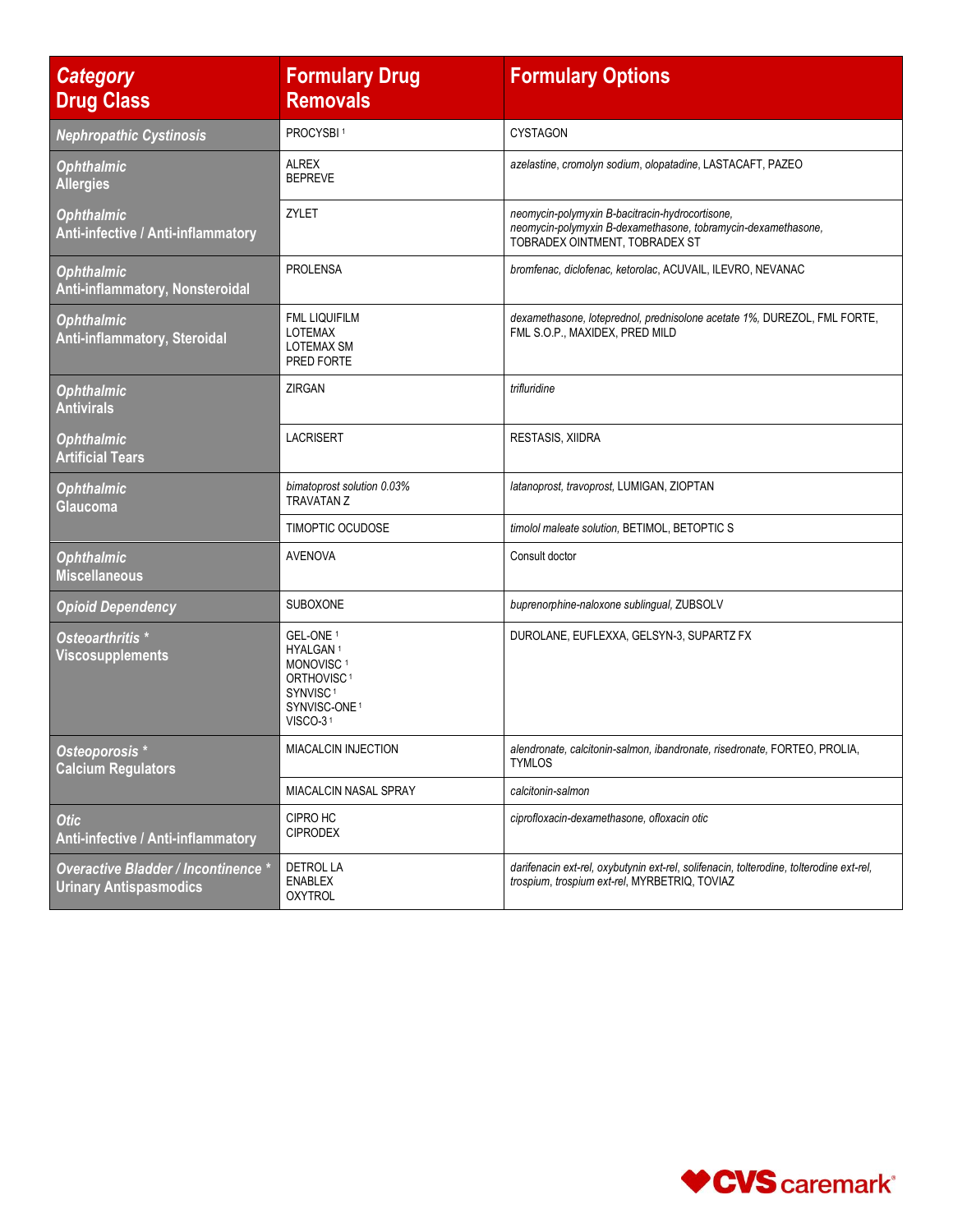| <b>Category</b><br><b>Drug Class</b>              | <b>Formulary Drug</b><br><b>Removals</b>                                                                                                                                                                                             | <b>Formulary Options</b>                                                                                                                                                                                                                               |
|---------------------------------------------------|--------------------------------------------------------------------------------------------------------------------------------------------------------------------------------------------------------------------------------------|--------------------------------------------------------------------------------------------------------------------------------------------------------------------------------------------------------------------------------------------------------|
| Pain<br>Headache *                                | butalbital-acetaminophen tablet 50-300 mg<br>butalbital-acetaminophen-caffeine capsule<br><b>Bupap</b><br>Vanatol LQ<br>Vanatol S<br>BUTALBITAL-ACETAMINOPHEN<br>(NDC^ 69499034230 only)<br><b>CAMBIA</b><br><b>FIORICET CAPSULE</b> | diclofenac sodium, ibuprofen,<br>naproxen (except naproxen CR or naproxen suspension)                                                                                                                                                                  |
|                                                   | dihydroergotamine spray<br>ergotamine-caffeine<br>Migergot<br>CAFERGOT<br>MAXALT<br><b>MAXALT-MLT</b>                                                                                                                                | eletriptan, naratriptan, rizatriptan, sumatriptan, zolmitriptan, NURTEC ODT,<br>ONZETRA XSAIL, REYVOW, UBRELVY, ZEMBRACE SYMTOUCH,<br><b>ZOMIG NASAL SPRAY</b>                                                                                         |
|                                                   | sumatriptan-naproxen<br><b>TREXIMET</b>                                                                                                                                                                                              | diclofenac sodium, ibuprofen or naproxen (except naproxen CR or<br>naproxen suspension) WITH eletriptan, naratriptan, rizatriptan, sumatriptan,<br>zolmitriptan, NURTEC ODT, ONZETRA XSAIL, REYVOW, UBRELVY, ZEMBRACE<br>SYMTOUCH or ZOMIG NASAL SPRAY |
| Pain<br>Neuropathic Pain*                         | <b>LYRICA</b>                                                                                                                                                                                                                        | duloxetine, pregabalin                                                                                                                                                                                                                                 |
| Pain                                              | <b>BUTRANS</b>                                                                                                                                                                                                                       | buprenorphine transdermal, BELBUCA                                                                                                                                                                                                                     |
| <b>Opioid Analgesics</b>                          | LAZANDA                                                                                                                                                                                                                              | fentanyl transmucosal lozenge, SUBSYS                                                                                                                                                                                                                  |
|                                                   | levorphanol<br>oxymorphone ext-rel<br><b>HYSINGLA ER</b><br><b>OXYCONTIN</b><br>ZOHYDRO ER                                                                                                                                           | fentanyl transdermal, hydrocodone ext-rel, hydromorphone ext-rel, methadone,<br>morphine ext-rel, NUCYNTA ER, XTAMPZA ER                                                                                                                               |
|                                                   | <b>PERCOCET</b><br><b>PRIMLEV</b>                                                                                                                                                                                                    | hydrocodone-acetaminophen, hydromorphone, morphine,<br>oxycodone-acetaminophen, NUCYNTA                                                                                                                                                                |
|                                                   | tramadol (NDC^ 52817019610 only)                                                                                                                                                                                                     | tramadol (except NDC^ 52817019610), tramadol ext-rel                                                                                                                                                                                                   |
| Pain<br><b>Topical Local Anesthetics</b>          | LIDOCAINE-TETRACAINE CREAM<br>(NDC^ 71800063115 only)<br><b>LIDOTREX</b>                                                                                                                                                             | lidocaine-prilocaine                                                                                                                                                                                                                                   |
| Pain and Inflammation *<br><b>Corticosteroids</b> | <b>MILLIPRED</b><br><b>RAYOS</b>                                                                                                                                                                                                     | dexamethasone, hydrocortisone, methylprednisolone, prednisolone solution,<br>prednisone                                                                                                                                                                |

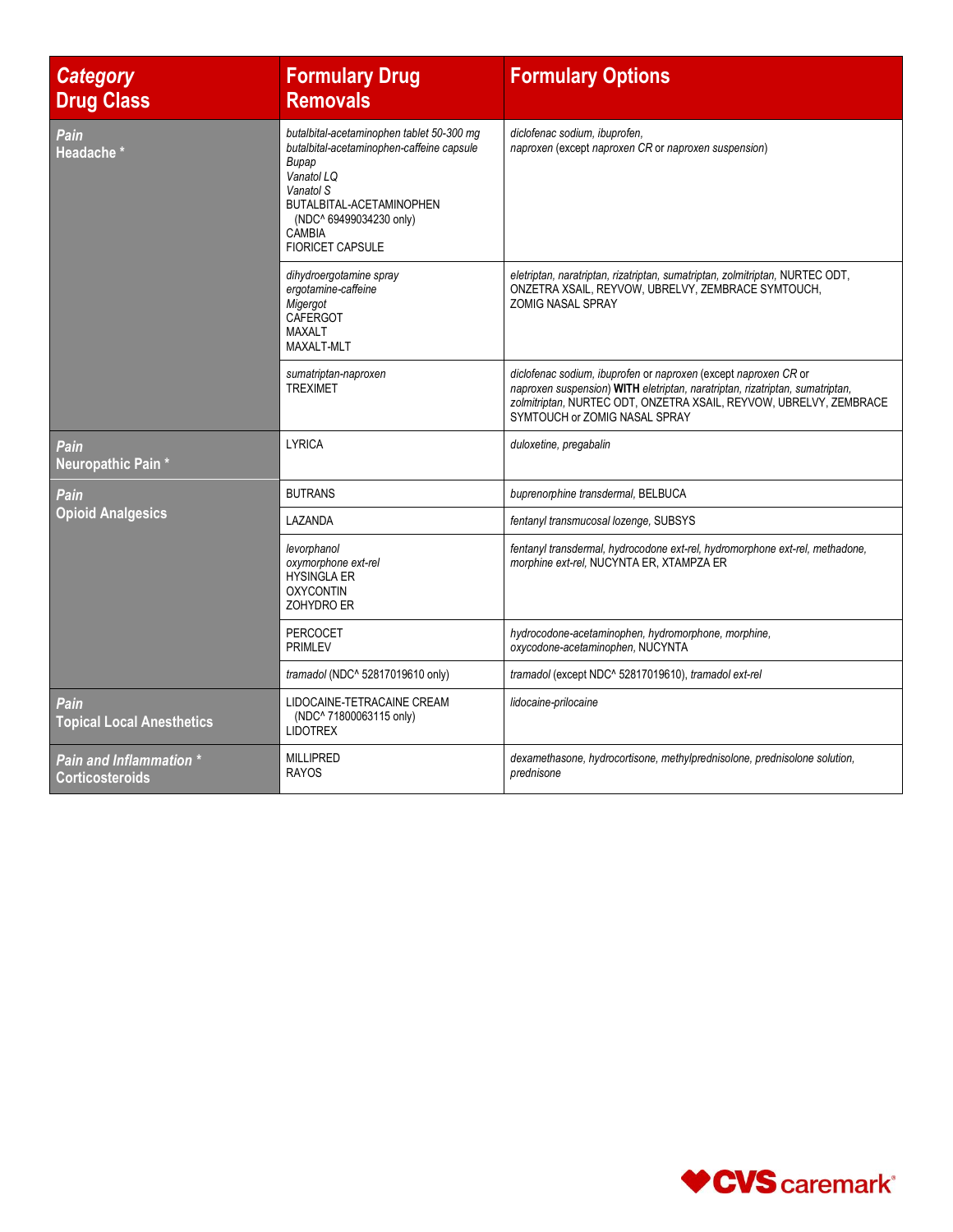| <b>Category</b><br><b>Drug Class</b>                                                                            | <b>Formulary Drug</b><br><b>Removals</b>                                                                                                                                                                                                                                  | <b>Formulary Options</b>                                                                                                                                                                                                                         |
|-----------------------------------------------------------------------------------------------------------------|---------------------------------------------------------------------------------------------------------------------------------------------------------------------------------------------------------------------------------------------------------------------------|--------------------------------------------------------------------------------------------------------------------------------------------------------------------------------------------------------------------------------------------------|
| <b>Pain and Inflammation *</b><br><b>Nonsteroidal Anti-inflammatory</b><br><b>Drugs (NSAIDs) / Combinations</b> | <b>ARTHROTEC</b>                                                                                                                                                                                                                                                          | celecoxib; diclofenac sodium, ibuprofen, meloxicam or<br>naproxen (except naproxen CR or naproxen suspension) WITH<br>esomeprazole delayed-rel, lansoprazole delayed-rel, omeprazole delayed-rel,<br>pantoprazole delayed-rel tablet or DEXILANT |
|                                                                                                                 | Diclofex DC (NDC^ 51021037201 only)<br>Diclosaicin<br>Inflammacin<br>NuDiclo SoluPak<br><b>NuDiclo TabPak</b><br><b>PENNSAID</b>                                                                                                                                          | diclofenac sodium, diclofenac sodium gel 1%, diclofenac sodium solution, ibuprofen,<br>meloxicam, naproxen (except naproxen CR or naproxen suspension)                                                                                           |
|                                                                                                                 | fenoprofen<br>indomethacin capsule 20 mg<br>ketoprofen capsule 25 mg<br>ketoprofen ext-rel capsule<br>mefenamic acid (NDC^ 69336012830 only)<br>naproxen CR<br>naproxen suspension<br>FENOPROFEN CAPSULE<br><b>INDOCIN</b><br>NAPRELAN<br><b>SPRIX</b><br><b>ZORVOLEX</b> | diclofenac sodium, ibuprofen, meloxicam,<br>naproxen (except naproxen CR or naproxen suspension)                                                                                                                                                 |
|                                                                                                                 | naproxen-esomeprazole                                                                                                                                                                                                                                                     | diclofenac sodium, ibuprofen, meloxicam or<br>naproxen (except naproxen CR or naproxen suspension) WITH<br>esomeprazole delayed-rel, lansoprazole delayed-rel, omeprazole delayed-rel,<br>pantoprazole delayed-rel tablet or DEXILANT            |
| <b>Parkinson's Disease</b>                                                                                      | APOKYN <sup>1</sup>                                                                                                                                                                                                                                                       | <b>INBRIJA</b>                                                                                                                                                                                                                                   |
| <b>Postherpetic Neuralgia</b>                                                                                   | <b>HORIZANT</b>                                                                                                                                                                                                                                                           | gabapentin, GRALISE                                                                                                                                                                                                                              |
| <b>Prostate Condition</b><br>Benign Prostatic Hyperplasia *                                                     | JALYN                                                                                                                                                                                                                                                                     | dutasteride-tamsulosin; dutasteride or finasteride WITH alfuzosin ext-rel, doxazosin,<br>silodosin, tamsulosin or terazosin                                                                                                                      |
|                                                                                                                 | <b>RAPAFLO</b><br><b>UROXATRAL</b>                                                                                                                                                                                                                                        | alfuzosin ext-rel, doxazosin, silodosin, tamsulosin, terazosin                                                                                                                                                                                   |
| <b>Respiratory</b><br><b>Alpha-1 Antitrypsin Deficiency</b>                                                     | ARALAST NP 1<br>GLASSIA <sup>1</sup><br>ZEMAIRA <sup>1</sup>                                                                                                                                                                                                              | PROLASTIN-C                                                                                                                                                                                                                                      |
| <b>Respiratory</b><br>Cough                                                                                     | benzonatate<br>(NDCs^ 69336012615, 69499032915 only)                                                                                                                                                                                                                      | benzonatate (except NDCs^ 69336012615, 69499032915)                                                                                                                                                                                              |
| <b>Sleep Disorder</b><br>Hypnotics, Non-benzodiazepines                                                         | quazepam<br><b>INTERMEZZO</b><br><b>LUNESTA</b><br>ROZEREM<br><b>SILENOR</b><br><b>ZOLPIMIST</b>                                                                                                                                                                          | doxepin, eszopiclone, ramelteon, zolpidem, zolpidem ext-rel, zolpidem sublingual,<br><b>BELSOMRA</b>                                                                                                                                             |
| <b>Testosterone Replacement *</b><br><b>Androgens</b>                                                           | testosterone gel 1% (authorized generics for<br>TESTIM and VOGELXO only)<br>ANDROGEL<br><b>FORTESTA</b><br><b>NATESTO</b><br><b>TESTIM</b><br><b>VOGELXO</b>                                                                                                              | testosterone gel (except authorized generics for TESTIM and VOGELXO),<br>testosterone solution, ANDRODERM                                                                                                                                        |
| <b>Thyroid Supplements</b>                                                                                      | <b>CYTOMEL</b>                                                                                                                                                                                                                                                            | levothyroxine, liothyronine, SYNTHROID                                                                                                                                                                                                           |
|                                                                                                                 | <b>TIROSINT</b>                                                                                                                                                                                                                                                           | levothyroxine, SYNTHROID                                                                                                                                                                                                                         |
| Transplant *<br>Immunosuppressants,<br><b>Calcineurin Inhibitors</b>                                            | PROGRAF <sup>1</sup>                                                                                                                                                                                                                                                      | tacrolimus                                                                                                                                                                                                                                       |

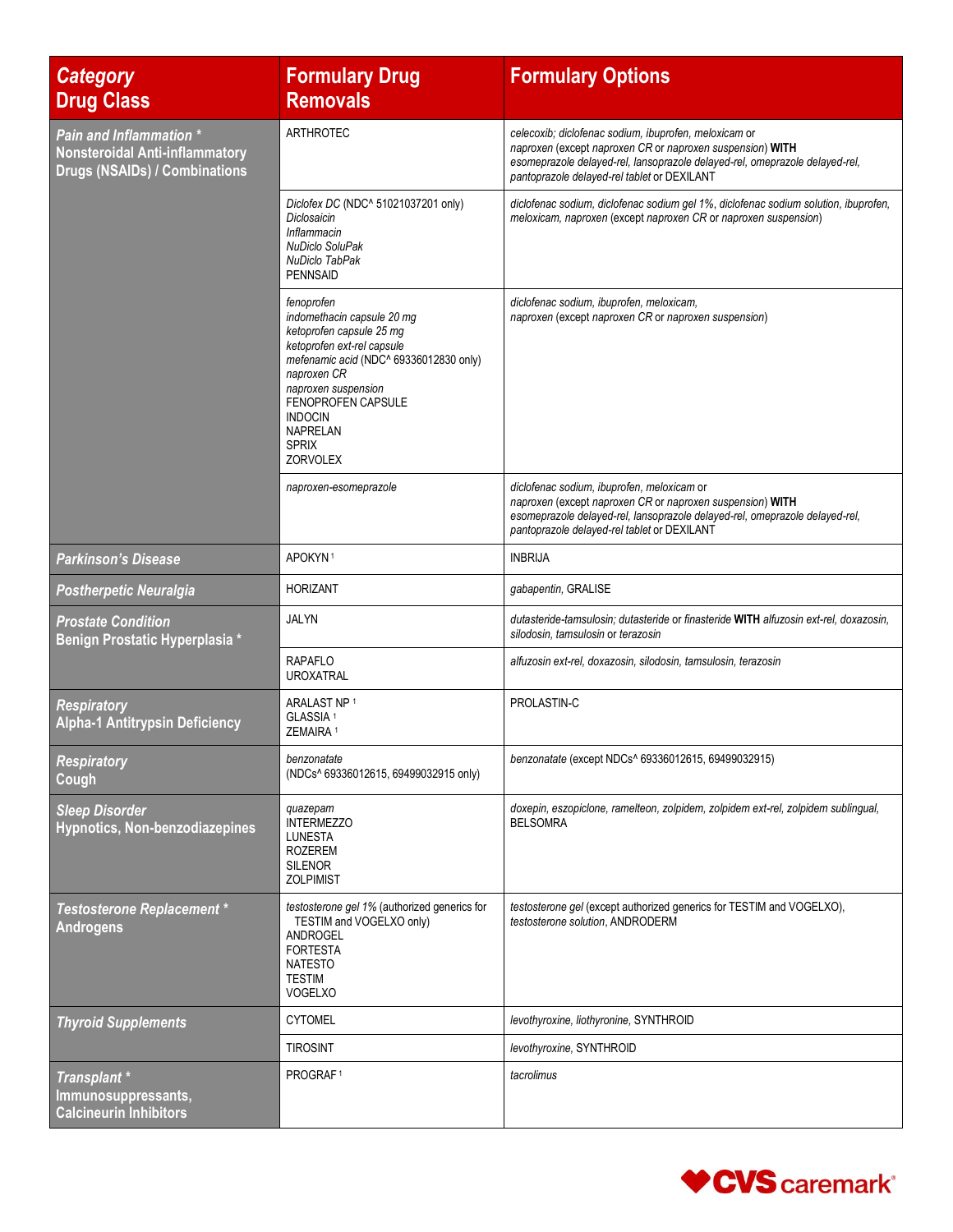| <b>Category</b><br><b>Drug Class</b>                                             | <b>Formulary Drug</b><br><b>Removals</b>                                                                      | <b>Formulary Options</b>                                                                                                     |
|----------------------------------------------------------------------------------|---------------------------------------------------------------------------------------------------------------|------------------------------------------------------------------------------------------------------------------------------|
| <b>Urea Cycle Disorders</b>                                                      | <b>BUPHENYI 1</b><br>RAVICTI <sup>1</sup>                                                                     | sodium phenylbutyrate                                                                                                        |
| <b>Women's Health</b><br><b>Menopausal Symptom Agents</b><br>Oral                | <b>MENEST</b><br><b>OSPHENA</b><br><b>PREMARIN</b>                                                            | estradiol                                                                                                                    |
| <b>Women's Health</b><br><b>Menopausal Symptom Agents</b><br>Vaginal             | estradiol vaginal tablet<br>Yuvafem<br><b>ESTRING</b><br><b>FEMRING</b><br><b>INTRAROSA</b><br>PREMARIN CREAM | estradiol vaginal cream, IMVEXXY, VAGIFEM                                                                                    |
| <b>Women's Health</b><br><b>Menopausal Vasomotor</b><br><b>Symptom Agents</b>    | paroxetine mesylate capsule 7.5 mg                                                                            | paroxetine HCI                                                                                                               |
| <b>Women's Health</b><br><b>Premenstrual Dysphoric</b><br><b>Disorder (PMDD)</b> | fluoxetine tablet (generics for SARAFEM only)                                                                 | fluoxetine (except fluoxetine tablet 60 mg, fluoxetine tablet [generics for SARAFEM]),<br>paroxetine HCI ext-rel, sertraline |
| <b>Women's Health</b><br><b>Prenatal Vitamins</b>                                | <b>AZESCO</b><br><b>TRINAZ</b><br>ZALVIT                                                                      | prenatal vitamins, CITRANATAL                                                                                                |

| <b>Category</b><br><b>Drug Class</b>                                 | <b>Other Considerations</b>                                                                                                                                                                                                                                                                                                                                                                                                                  |
|----------------------------------------------------------------------|----------------------------------------------------------------------------------------------------------------------------------------------------------------------------------------------------------------------------------------------------------------------------------------------------------------------------------------------------------------------------------------------------------------------------------------------|
| <b>All Drugs</b>                                                     | On a quarterly basis, new and existing products - including limited source generics, products with significant cost inflation, and<br>specialty and non-specialty products - may be re-evaluated to determine appropriate formulary placement. These evaluations will<br>assess whether clinically appropriate and cost-effective options remain available on the formulary and may result in removal, addition<br>or deletion of a product. |
| Autoimmune and Hepatitis C*                                          | For some clients, an Indication-Based Formulary will be utilized for products in these classes and may result in additional removals for<br>certain conditions only.                                                                                                                                                                                                                                                                         |
| <b>Drugs for Infusion Into Spaces</b><br><b>Other Than the Blood</b> | A drug that must be infused into a space other than the blood will generally not be covered under the prescription drug benefit.                                                                                                                                                                                                                                                                                                             |
| New-to-Market Agents <sup>1</sup>                                    | New-to-market products and new variations of products already in the marketplace will not be added to the formulary immediately.<br>Each product will be evaluated for clinical appropriateness and cost-effectiveness. Recommended additions to the formulary will be<br>presented to the CVS Caremark® National Pharmacy and Therapeutics Committee (or other appropriate reviewing body) for review<br>and approval.                      |

## The listed formulary options are subject to change.

## **List of Formulary Drug Removals**

ABILIFY ACANYA ACCU-CHEK AVIVA PLUS STRIPS AND KITS 8 ACCU-CHEK COMPACT PLUS STRIPS AND KITS <sup>8</sup> ACCU-CHEK GUIDE STRIPS AND KITS 8 ACCU-CHEK SMARTVIEW STRIPS AND KITS 8 ACIPHEX ACIPHEX SPRINKLE ACTEMRA ACTPEN <sup>1</sup> ACTEMRA INTRAVENOUS <sup>1</sup> ACTEMRA SUBCUTANEOUS<sup>1</sup> ACTICLATE *Activite* ACTOS *acyclovir cream* ADCIRCA <sup>1</sup> ADDERALL ADZENYS ER

ADZENYS XR-ODT ALCORTIN A ALEVICYN GEL ALEVICYN SG ALEVICYN SOLUTION ALIQOPA <sup>1</sup> ALLISON MEDICAL INSULIN SYRINGES <sup>6</sup> ALPROLIX <sup>1</sup> ALREX ALTOPREV ALVESCO AMITIZA AMRIX ANDROGEL APEXICON E APIDRA APLENZIN APOKYN <sup>1</sup>

ARALAST NP <sup>1</sup> ARTHROTEC ASMANEX ASMANEX HFA ASTAGRAF XL <sup>1</sup> ATACAND ATACAND HCT ATOPADERM AVENOVA AVONEX <sup>1</sup> AVSOLA <sup>1</sup> AZELEX AZESCO AZOR BANZEL SUSPENSION BARACLUDE TABLET 1 BEAU RX

APTENSIO XR

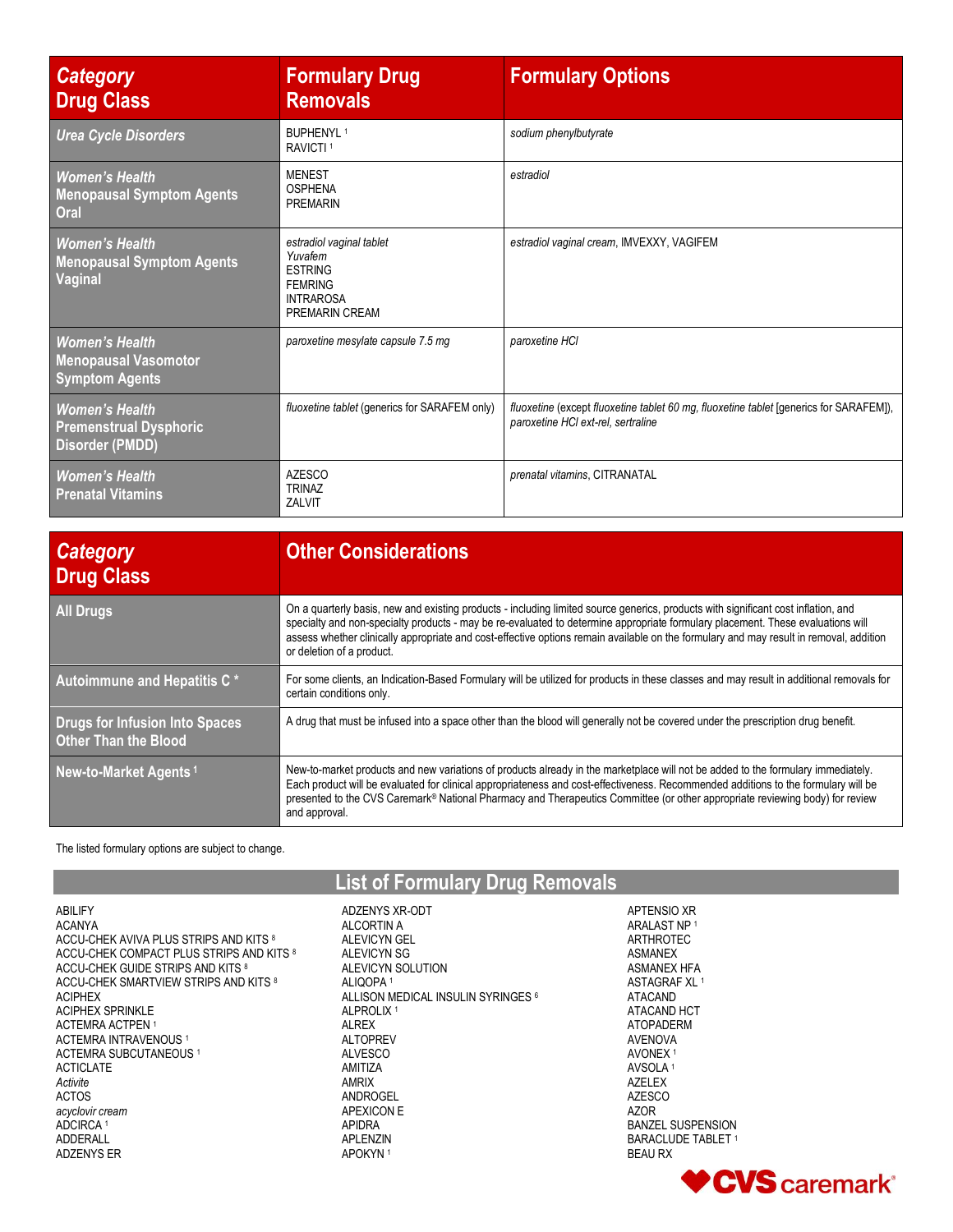BECONASE AQ BENICAR BENICAR HCT BENSAL HP BENZACLIN *benzonatate* (NDCs^ 69336012615, 69499032915 only) BEPREVE BERINERT<sup>1</sup> BETAPACE BETAPACE AF BEVESPI AEROSPHERE BEYAZ *bimatoprost solution 0.03%* BORTEZOMIB<sup>1</sup> BREEZE 2 STRIPS AND KITS <sup>8</sup> *Bupap* BUPHENYL<sup>1</sup> *bupropion ext-rel tablet 450 mg butalbital-acetaminophen tablet 50-300 mg* BUTALBITAL-ACETAMINOPHEN (NDC^ 69499034230 only) *butalbital-acetaminophen-caffeine capsule* BUTRANS BYDUREON BYETTA **CAFERGOT** *calcipotriene cream calcipotriene-betamethasone calcitriol ointment* CAMBIA CARAC CARAFATE CARBINOXAMINE TABLET 6 MG CARDIZEM CARDIZEM CD CARDIZEM LA CARNITOR CARNITOR SF CELLCEPT<sub>1</sub> *chlordiazepoxide-clidinium* (NDC^ 42494040901 only) CHLORZOXAZONE 250 MG *chlorzoxazone 375 mg chlorzoxazone 500 mg* (NDC^ 73007001303 only) *chlorzoxazone 750 mg* CHORIONIC GONADOTROPIN<sup>1</sup> CIALIS CICATRACE CIMZIA LYOPHILIZED POWDER <sup>1</sup> CIMZIA PREFILLED SYRINGE <sup>1</sup> CIPRO HC CIPRODEX *clindamycin gel* (NDC^ 68682046275 only) *clobetasol spray* CLOBEX SPRAY *clocortolone cream* COLAZAL *colchicine capsule* COLCRYS COMPLERA <sup>1</sup> **CONSENSI** CONTOUR NEXT STRIPS AND KITS <sup>8</sup> CONTOUR STRIPS AND KITS <sup>8</sup> CONTRAVE CORDRAN OINTMENT COREG CR *CoreMino* COZAAR CRESTOR *cyclobenzaprine ext-rel capsule cyclobenzaprine tablet 7.5 mg* CYMBALTA CYTOMEL DARAPRIM *DaVite* DAYTRANA **DELZICOL** *desoximetasone ointment 0.05%* DETROL LA

*dexchlorpheniramine Dexifol Diclofex DC* (NDC^ 51021037201 only) *Diclosaicin* DIFFERIN LOTION *diflorasone cream diflorasone ointment dihydroergotamine spray diltiazem ext-rel* (generics for CARDIZEM LA only) DIOVAN DIOVAN HCT *Diphen Elixir* DORYX DORYX MPC *doxepin cream doxycycline hyclate delayed-rel tablet 50 mg doxycycline hyclate delayed-rel tablet 200 mg doxycycline hyclate tablet 50 mg* (NDC^ 72143021160 only) *doxycycline hyclate tablet 75 mg doxycycline hyclate tablet 150 mg doxycycline monohydrate capsule 75 mg doxycycline monohydrate capsule 150 mg doxycycline monohydrate delayed-rel capsule* DULERA DUTOPROL DYRENIUM EDARBI EDARBYCLOR E.E.S. GRANULES EFFEXOR XR ELELYSO <sup>1</sup> ELIDEL ELOCTATE <sup>1</sup> ENABLEX ENLITE CONTINUOUS GLUCOSE MONITORING SYSTEM ENTERAGAM ENTYVIO (For Crohn's Disease Only) <sup>1</sup> ENVARSUS XR <sup>1</sup> EPICERAM EPIVIR HBV <sup>1</sup> EPOGEN <sup>1</sup> *ergotamine-caffeine* ERYPED *estradiol vaginal tablet* ESTRING EVEKEO EVERSENSE CONTINUOUS GLUCOSE MONITORING SYSTEM EXFORGE EXFORGE HCT EXTAVIA <sup>1</sup> FABIOR FANAPT FEMRING *fenofibrate capsule 50 mg fenofibrate capsule 130 mg fenofibrate tablet 40 mg fenofibrate tablet 120 mg* FENOGLIDE TABLET 120 MG *fenoprofen* FENOPROFEN CAPSULE FERIVA 21/7 *Fexmid* FINACEA GEL FIORICET CAPSULE *flucytosine capsule 500 mg fluocinonide cream 0.1% fluorouracil cream 0.5% fluoxetine tablet* (generics for SARAFEM only) *fluoxetine tablet 60 mg flurandrenolide lotion* (NDC^ 24470092112 only) *flurandrenolide ointment* FML LIQUIFILM FOCALIN XR FOLIC-K FOLLISTIM AQ <sup>1</sup>

*Folvik-D Folvite-D* FORTAMET FORTESTA FOSRENOL FOSTEUM FOSTEUM PLUS FREESTYLE LIBRE CONTINUOUS GLUCOSE MONITORING SYSTEM FREESTYLE STRIPS AND KITS <sup>8</sup> FULPHILA <sup>1</sup> GEL-ONE <sup>1</sup> *Genicin Vita-S* GENOTROPIN<sup>1</sup> GLASSIA <sup>1</sup> GLEEVEC <sup>1</sup> **GLUMETZA** GLYCOPYRROLATE TABLET 1.5 MG GOLYTELY GRANIX <sup>1</sup> GUARDIAN CONNECT CONTINUOUS GLUCOSE MONITORING SYSTEM GUARDIAN REAL-TIME CONTINUOUS GLUCOSE MONITORING SYSTEM HEPSERA <sup>1</sup> HORIZANT HUMALOG HUMALOG MIX 50/50 HUMALOG MIX 75/25 HUMATROPE<sup>1</sup> HUMULIN 70/30 <sup>4</sup> HUMULIN N <sup>4</sup> HUMULIN R <sup>4</sup> HYALGAN <sup>1</sup> *hydrocortisone butyrate lipophilic cream 0.1% hydrocortisone butyrate lotion HylaVite hyoscyamine sulfate ext-rel* HYSINGLA ER HYZAAR ILUMYA <sup>1</sup> INCRUSE ELLIPTA INDERAL LA INDERAL XL INDOCIN *indomethacin capsule 20 mg Inflammacin* INFLECTRA<sup>1</sup> INNOPRAN XL **INTERMEZZO** INTRAROSA INTUNIV INVOKAMET INVOKAMET XR INVOKANA *isosorbide dinitrate 40 mg* JALYN JENTADUETO JENTADUETO XR **KAMDOY** KAZANO *ketoconazole foam 2% Ketodan ketoprofen capsule 25 mg ketoprofen ext-rel capsule* KINERET <sup>1</sup> KOMBIGLYZE XR KYPROLIS<sup>1</sup> LACRISERT LACTULOSE PAK LANOXIN TABLET (125 MCG and 250 MCG only) *lanthanum carbonate* LANTUS LAZANDA LESCOL XL LETAIRIS <sup>1</sup> *levorphanol* LEXAPRO

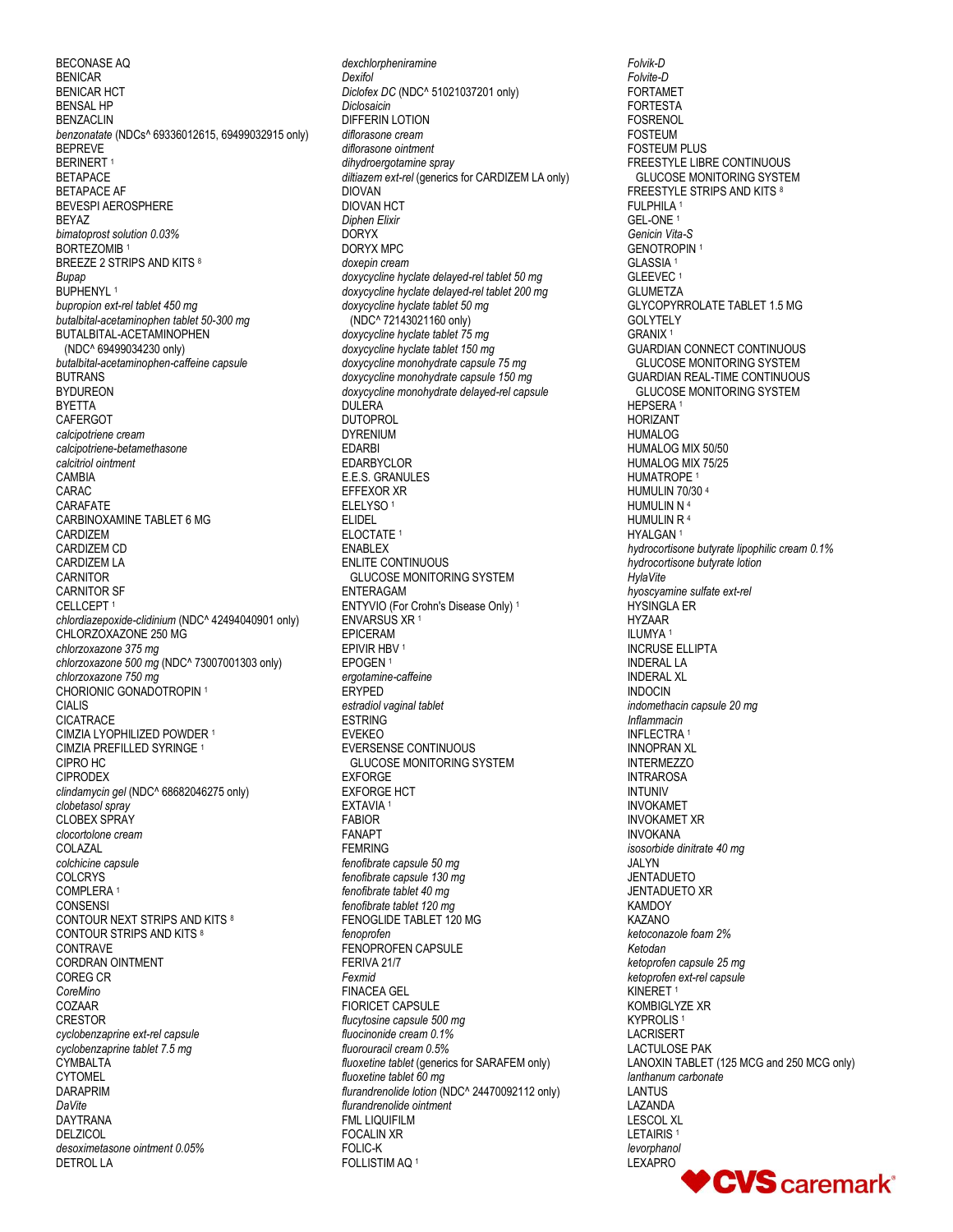LIALDA LIDOCAINE-TETRACAINE CREAM (NDC^ 71800063115 only) LIDOTREX LILETTA<sup>1</sup> LIPITOR LIVALO *Lorid Lorzone* LOTEMAX LOTEMAX SM LUNESTA LUPRON DEPOT<sup>1</sup> LYRICA MACRODANTIN *Matzim LA* MAVYRET<sup>1</sup> MAXAI T MAXALT-MLT *mefenamic acid* (NDC^ 69336012830 only) MENEST *mesalamine delayed-rel tablet 800 mg metaxalone 400 mg metformin ext-rel*  (generics for FORTAMET and GLUMETZA only) *methocarbamol 500 mg* (NDC^ 69036091010 only) *methocarbamol 750 mg* (NDCs^ 69036093090, 70868090190 only) MIACALCIN INJECTION MIACALCIN NASAL SPRAY MICARDIS MICARDIS HCT *Migergot* **MILLIPRED** MINASTRIN 24 FE MINIVELLE MINOCIN *minocycline ext-rel* **MIRVASO** *Mondoxyne NL capsule 75 mg* MONOVISC<sup>1</sup> MOVIPREP *MultiPro mupirocin cream* MYFORTIC<sup>1</sup> MYTESI NAPRELAN *naproxen-esomeprazole naproxen CR naproxen suspension* NATAZIA NATESTO NESINA NEULASTA <sup>1</sup> NEULASTA ONPRO <sup>1</sup> NEUPOGEN <sup>1</sup> NEXIUM *niacin tablet 500 mg Niacor* NICADAN NICAPRIN NICAZEL NICAZEL FORTE NICOMIDE NILANDRON *nitrofurantoin* (NDC^ 70408023932 only) NORGESIC FORTE NORITATE NORVASC NOVACORT NOVAREL <sup>1</sup> NOVO NORDISK NEEDLES <sup>6</sup> *NuDiclo SoluPak NuDiclo TabPak* NUTROPIN AQ <sup>1</sup> NUVARING NUVIGIL OLEPTRO

OLUX-E *omeprazole-sodium bicarbonate* OMNARIS OMNITROPE<sup>1</sup> OMNIVEX **ONFI** ONGLYZA ORENCIA INTRAVENOUS <sup>1</sup> *orphenadrine-aspirin-caffeine Orphengesic Forte* ORTHO D ORTHO DF ORTHOVISC<sup>1</sup> *Oscimin SR* OSENI **OSMOPREP OSPHENA** OTREXUP <sup>1</sup> OWEN MUMFORD NEEDLES <sup>6</sup> *oxiconazole* (NDCs^ 00168035830, 51672135902 only) **OXYCONTIN** *oxymorphone ext-rel* **OXYTROL** *pantoprazole delayed-rel suspension paroxetine mesylate capsule 7.5 mg* PAXIL PAXIL CR PEGASYS <sup>1</sup> PENNSAID PERCOCET PERRIGO NEEDLES<sup>6</sup> PEXEVA PLAVIX PLEGRIDY<sup>1</sup> POLYTOZA *posaconazole delayed-rel tablet* PRADAXA PRED FORTE PRFGNYL 1 PREMARIN PREMARIN CREAM PREVACID PREVIDENT PRIMLEV PRISTIQ PROAIR HFA PROAIR RESPICLICK PROCRIT<sup>1</sup> PROCYSBI<sup>1</sup> PRODIGEN PROGRAF <sup>1</sup> PROLENSA PROTONIX PROVAD PROVENTIL HFA PROZAC PSORCON QNASL QSYMIA **QTERN** *quazepam* RAPAFLO RAPAMUNE <sup>1</sup> RAVICTI <sup>1</sup> RAYOS RECEDO REMODULIN<sup>1</sup> RENFLEXIS<sup>1</sup> REPATHA <sup>1</sup> REVATIO <sup>1</sup> RHEUMATE RIBOZEL RIMSO-50 RIOMET ROZEREM *RyClora* SABRIL<sup>1</sup> SAIZEN <sup>1</sup>

SANDOSTATIN LAR<sup>1</sup> SCARSILK PAD SEROQUEL XR SIGNIFOR LAR<sup>1</sup> SIL-K PAD **SILENOR** SILIVEX SILTREX SIMPONI<sup>1</sup> **SINGULAIR** SOMAVERT<sup>1</sup> SORILUX SPRIX **STENDRA** STRIBILD<sup>1</sup> SUBOXONE *sucralfate suspension sumatriptan-naproxen* SUPREP *Symax-SR* **SYNERDERM** SYNVISC<sup>1</sup> SYNVISC-ONE<sup>1</sup> TALIVA TARGADOX TASIGNA <sup>1</sup> **TAYTULLA** TAZORAC TECFIDERA <sup>1</sup> **TESTIM** *testosterone gel 1%* (authorized generics for TESTIM and VOGELXO only) TIMOPTIC OCUDOSE TIROSINT TOBI <sup>1</sup> TOBI PODHALER <sup>1</sup> *topiramate ext-rel capsule* (generics for QUDEXY XR only) TOPROL-XL TRACLEER <sup>1</sup> TRADJENTA *tramadol* (NDC^ 52817019610 only) TRANSDERM SCOP TRAVATAN Z TREXIMET *triamcinolone aerosol 0.2% triamcinolone ointment 0.05% Trianex* **TRICOR** TRINAZ TRIVIDIA INSULIN SYRINGES <sup>6</sup> *TronVite* **TRULANCE TUDORZA** UDENYCA <sup>1</sup> **ULORIC** ULTIMED INSULIN SYRINGES <sup>6</sup> ULTIMED NEEDLES <sup>6</sup> UROXATRAL VALCYTE VALTREX *Vanatol LQ Vanatol S Vanoxide-HC* **VASCULERA** VECTICAL **VELTIN** *venlafaxine ext-rel tablet* (except 225 mg) VENTOLIN HFA VEREGEN VIAGRA VIEKIRA PAK <sup>1</sup> VIIBRYD VISCO-3 <sup>1</sup> *Vitasure* VIVELLE-DOT VOGELXO XANAX XANAX XRCVS caremark®